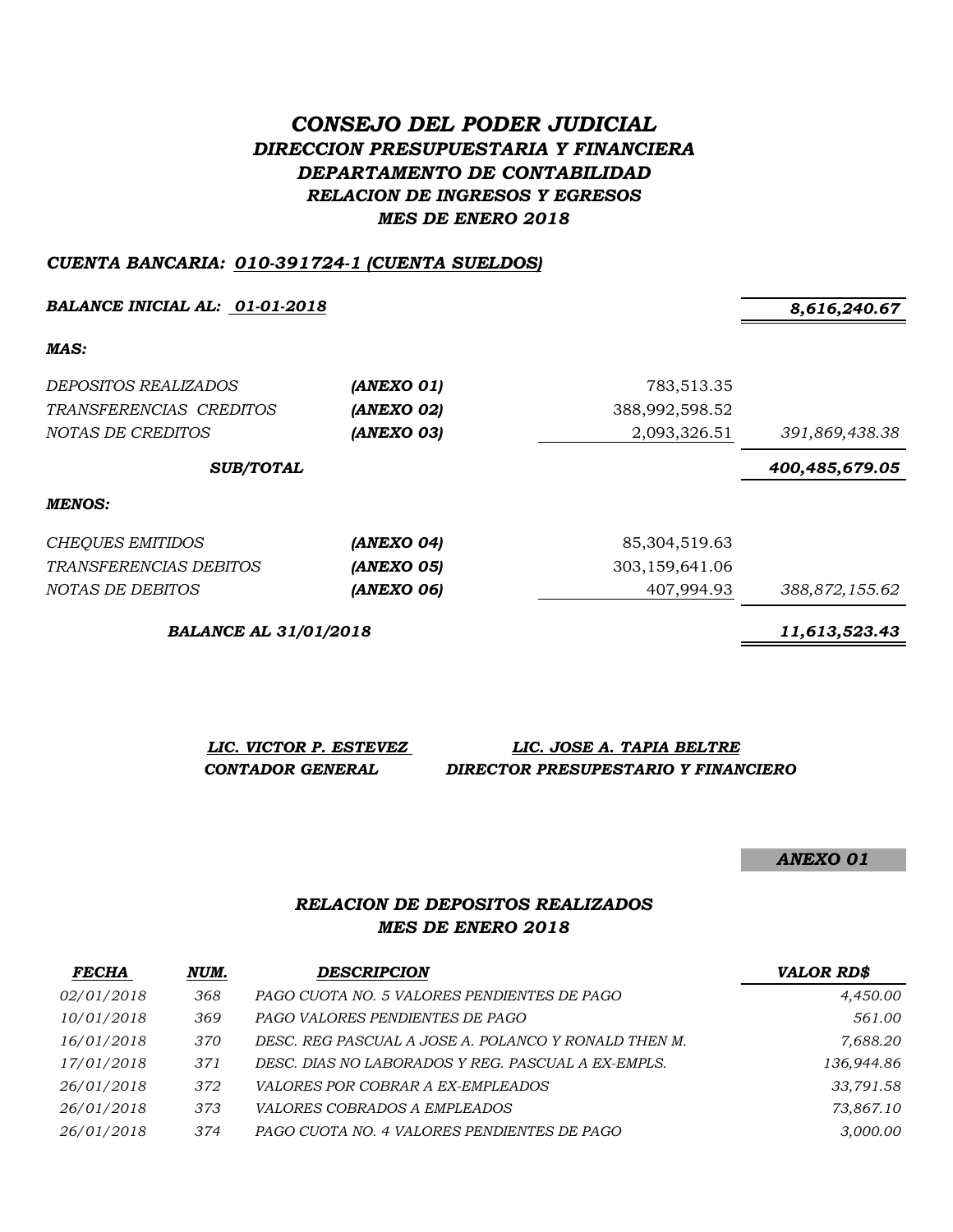*31/01/2018 375 DESC. REGALÍA PASCUAL Y DÍAS NO LABORADOS A EX-EMPLS. 52,004.12*

*31/01/2018 376 DESCUENTOS VARIOS A EX.-EMPLEADOS 471,206.49 TOTAL RD\$*

 *783,513.35*

#### *ANEXO 02*

*ANEXO 03*

# *RELACION DE TRANSFERENCIAS CREDITOS MES DE ENERO 2018*

| <b>FECHA</b> | NUM. | <b>DESCRIPCION</b>                                  | <b>VALOR RD\$</b> |
|--------------|------|-----------------------------------------------------|-------------------|
| 15/01/2018   | 126  | TRANSF. DE FONDOS REEMB. REG. 2017 EMPLS COOPNASEJU | 142,820.26        |
| 22/01/2018   | 127  | TRANSF. DE FONDO PAGOS SUELDOS ENERO 2018           | 369,572,010.44    |
| 31/01/2018   | 128  | TRANSF. DE FONDO DE LA CTA. OPERERACIONES           | 19,277,767.82     |
|              |      | TOTAL RD\$                                          | 388,992,598.52    |

#### *RELACION NOTAS DE CREDITOS MES DE ENERO 2018*

| <b>FECHA</b> | NUM. | <b>DESCRIPCION</b>                            | <b>VALOR RD\$</b> |
|--------------|------|-----------------------------------------------|-------------------|
| 31/01/2018   | 24   | CHEOUE NO.115143 PAGADO POR UN VALOR MENOR    | 0.08              |
| 19/01/2018   | 946  | REINTEGRO CHO114522                           | 554.93            |
| 19/01/2018   | 947  | REINTEGRO CHO114797                           | 24,739.00         |
| 23/01/2018   | 948  | REINTEGRO CHQ115201                           | 6,018.18          |
| 31/01/2018   | 949  | EMPLEADOS EXCL NOMINA ELECTRONICA ENERO 2018  | 1,228,301.66      |
| 31/01/2018   | 950  | MILITARES EXCL. NOMINA ELECTRONICA ENERO 2018 | 416,882.24        |
| 25/01/2018   | 951  | REINTEGRO CHO115353                           | 11,360.55         |
| 31/01/2018   | 952  | REINTEGRO CHO111207                           | 9,606.87          |
| 31/01/2018   | 953  | REINTEGRO CHO111237                           | 49,543.00         |
| 31/01/2018   | 954  | REINTEGRO CHO111238                           | 346,320.00        |
|              |      | TOTAL RD\$                                    | 2,093,326.51      |

*ANEXO 04*

# *RELACION DE CHEQUES EMITIDOS MES DE ENERO 2018*

| <b>FECHA</b>      | NUM.   | <b>BENEFICIARIO</b>              | <b>VALOR RDS</b> |
|-------------------|--------|----------------------------------|------------------|
| 03/01/2018        |        | 114945 ALAN R. ENCARNACION RAMON | 9,037.27         |
| <i>03/01/2018</i> | 114946 | JOSE D. DE LA ROSA JIMENEZ       | 4,192.11         |
| <i>03/01/2018</i> | 114947 | ORLANDO J. BELTRE SERRANO        | 5,410.07         |
| <i>03/01/2018</i> | 114948 | DIOMARIS MORENO VALDEZ           | 7,363.58         |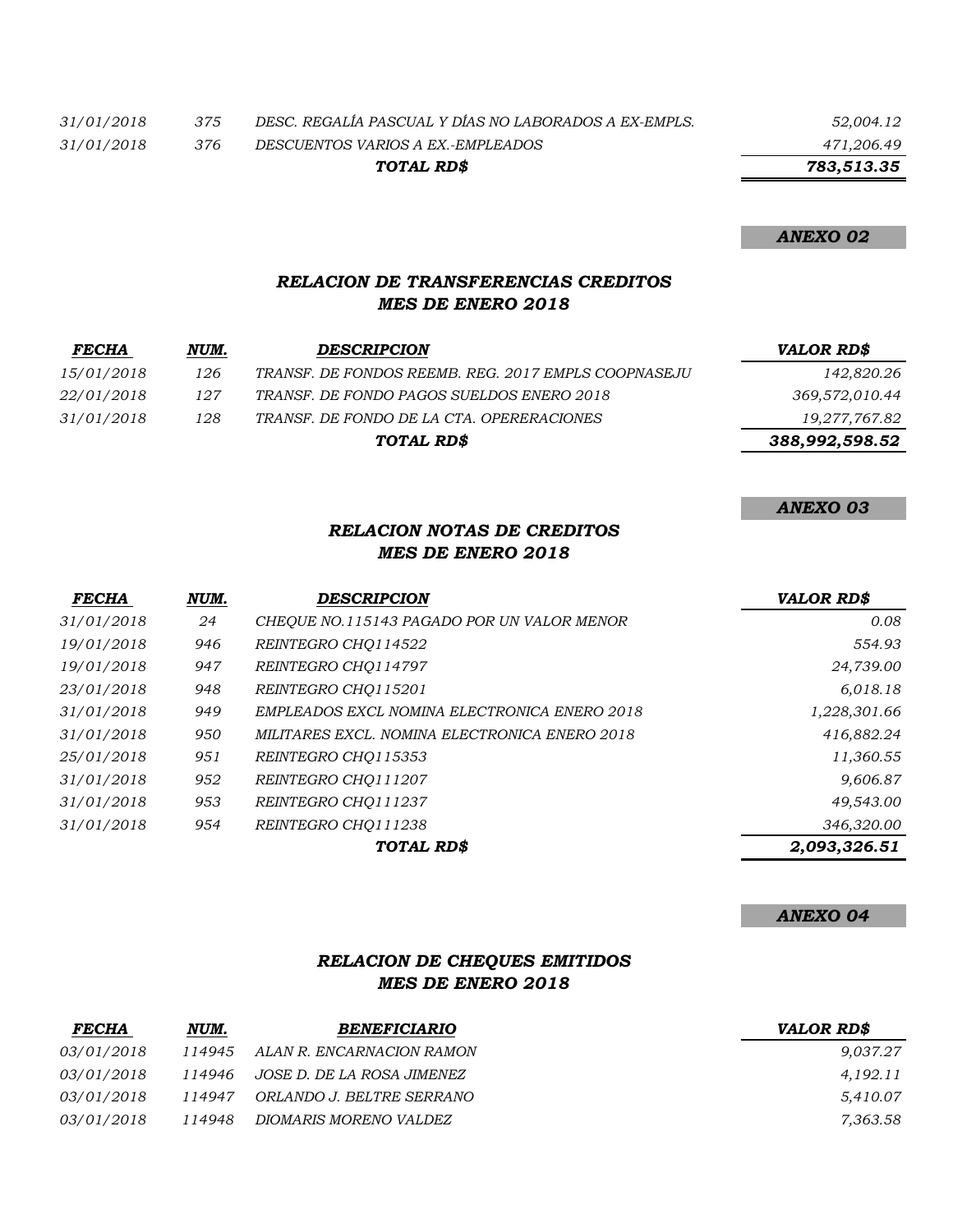| 03/01/2018 | 114949 | MERY C. MATTA HILARIO             | 43,817.83  |
|------------|--------|-----------------------------------|------------|
| 03/01/2018 | 114950 | NELSON B. DE LA ROSA PAULINO      | 66,408.82  |
| 03/01/2018 | 114951 | BADIA A. WEHBE GUZMAN             | 44,735.58  |
| 03/01/2018 | 114952 | FRANCIA Y. CLASE CLASE            | 71,651.23  |
| 03/01/2018 | 114953 | BERTA G. DE LOS M. GOMEZ GIL      | 61,025.86  |
| 03/01/2018 | 114954 | JUNIOR A. NICASIO GARCIA          | 9,129.25   |
| 03/01/2018 | 114955 | JORKY J. RODRIGUEZ GONZALEZ       | 4,046.75   |
| 03/01/2018 | 114956 | EDUARDO R. ESPINAL RODRIGUEZ      | 6,618.68   |
| 03/01/2018 | 114957 | MIGUELINA CRUZ PERALTA            | 5,281.58   |
| 03/01/2018 | 114958 | ILCANIA Y. CABRERA CABRERA        | 7,710.87   |
| 03/01/2018 | 114959 | CANDIDA OLIVO                     | 74,190.37  |
| 03/01/2018 | 114960 | JUAN ANT. REYES UREÑA             | 36,815.80  |
| 03/01/2018 | 114961 | LUIS N. GOMEZ GIL                 | 73,843.10  |
| 03/01/2018 | 114962 | ELIZABETH MARTE LIRIO             | 86,628.00  |
| 03/01/2018 | 114963 | ELLIN J. CORDERO TEJADA           | 60,677.25  |
| 03/01/2018 | 114964 | LIDIA A. PUIG FRANCISCO           | 46,706.92  |
| 03/01/2018 | 114965 | XIOMARA CORNIEL TEJADA            | 10,346.20  |
| 03/01/2018 | 114966 | ANA R. DE LEON GUZMAN             | 80,508.00  |
| 03/01/2018 | 114967 | LORENZO A. VARGAS CRUZ            | 48,525.93  |
| 03/01/2018 | 114968 | MODESTO R. CAMACHO SANTANA        | 73,548.38  |
| 03/01/2018 | 114969 | ROSA M. ALMONTE FRANCISCO         | 80,904.00  |
| 03/01/2018 | 114970 | BERNARDINA PEÑA JIMENEZ           | 67,890.00  |
| 03/01/2018 | 114971 | HILARIA ALT. PERALTA JIMENEZ      | 86,190.00  |
| 03/01/2018 | 114972 | GRISELDA R. SALAZAR TAVERAS       | 37,018.27  |
| 03/01/2018 | 114973 | ALBANIA ALT. CONTRERAS SANCHEZ    | 63,872.66  |
| 03/01/2018 | 114974 | CAROLYN D. BONILLA ESPINO         | 12,310.95  |
| 03/01/2018 | 114975 | ADALGISA M. TEJADA DE AZA         | 87,246.00  |
| 03/01/2018 | 114976 | JOSE F. THEN REINOSO              | 62,315.17  |
| 03/01/2018 | 114977 | CARMEN M. ALONZO MARTE            | 79,686.00  |
| 03/01/2018 | 114978 | FRANCISCO TORRES DE LA CRUZ       | 63,063.15  |
| 03/01/2018 | 114979 | MAYRA J. DE LA CRUZ LORA          | 55,566.63  |
| 03/01/2018 | 114980 | FRANCISCO ALB. ANTIGUA PORTUHONDO | 86,231.32  |
| 03/01/2018 | 114981 | MANUEL GUEVARA FERRERAS           | 41,815.42  |
| 03/01/2018 | 114982 | LELIS Y. GUEVARA MEDINA           | 35,833.82  |
| 03/01/2018 | 114983 | RUTH M. GONZALEZ DE LOS SANTOS    | 40,359.93  |
| 03/01/2018 | 114984 | MILCIADES GUEVARA FELIZ           | 19,821.19  |
| 03/01/2018 | 114985 | EUDOCIO FERRERAS MEDINA           | 60,335.19  |
| 03/01/2018 | 114986 | LUISA I. MATOS SAMBOY             | 48,686.06  |
| 03/01/2018 | 114987 | <b>WILSON J. SIERRA FERRERAS</b>  | 54,181.24  |
| 03/01/2018 | 114988 | MIGUEL VALDEZ PEREZ               | 56,513.25  |
| 03/01/2018 | 114989 | EDIS Y. RODRIGUEZ MUÑOZ           | 54,456.99  |
| 03/01/2018 | 114990 | MIGUEL A. PEREZ MENDEZ            | 47,851.40  |
| 03/01/2018 | 114991 | DENNIS M. PEREZ GUZMAN            | 47,341.54  |
| 03/01/2018 | 114992 | JOSELYN A. MATEO SALCIE           | 37,486.43  |
| 03/01/2018 | 114993 | JAVIERCA ANT. GOMEZ               | 102,190.21 |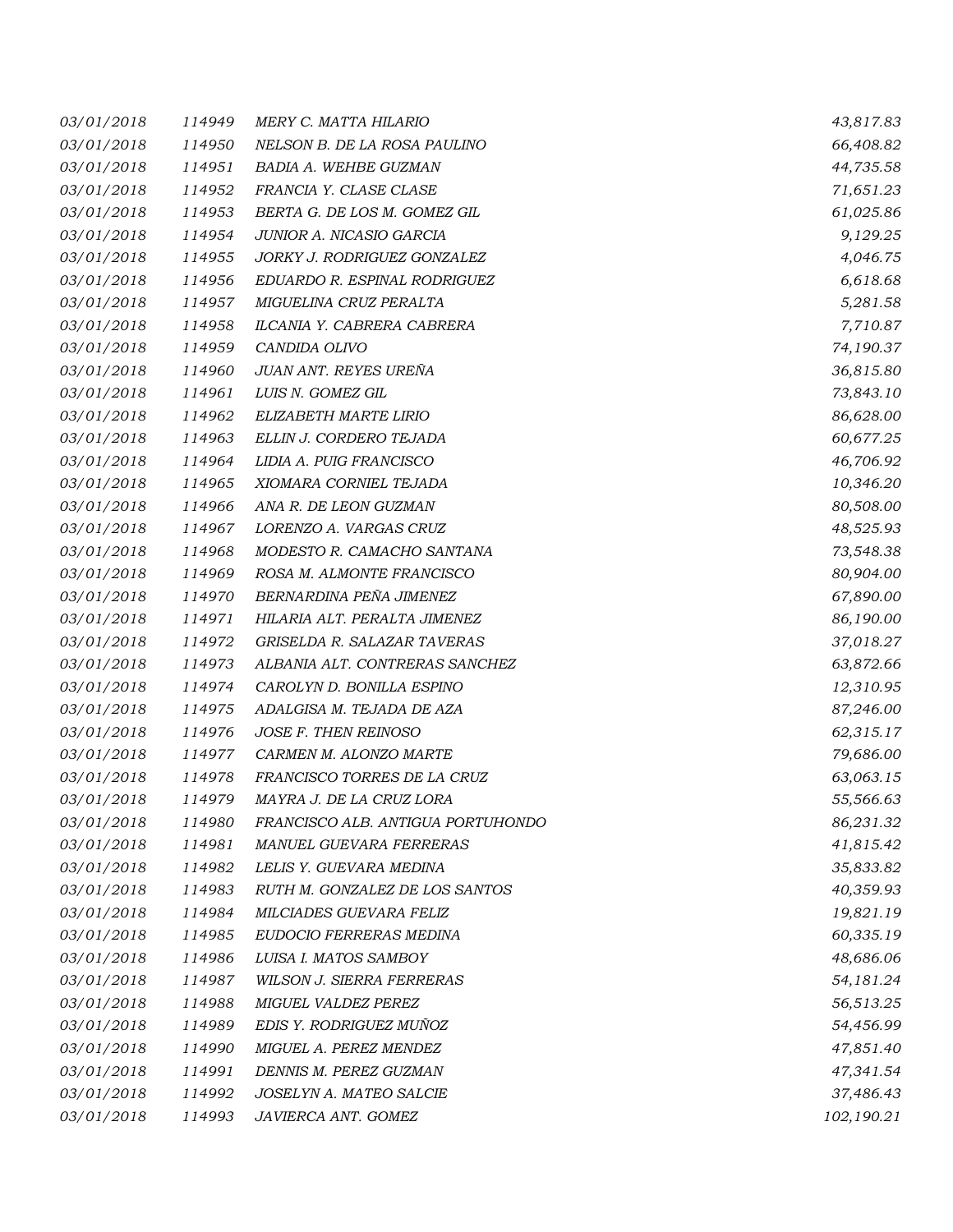| 03/01/2018 | 114994 | JACKELINE DE JS. TORIBIO FORTUNA | 75,467.07 |
|------------|--------|----------------------------------|-----------|
| 03/01/2018 | 114995 | BRUNILDA FORTUNA RUBEN           | 39,387.76 |
| 03/01/2018 | 114996 | ANA A. HENRIQUEZ GUZMAN          | 40,271.44 |
| 03/01/2018 | 114997 | ALEYDA FRANCO TEJADA             | 42,964.34 |
| 03/01/2018 | 114998 | TOMAS TAVERAS PEREZ              | 28,620.25 |
| 03/01/2018 | 114999 | RAMON ALB. ROMANO CONTRERAS      | 41,370.56 |
| 03/01/2018 | 115000 | WANDA Y. VARGAS PERALTA          | 27,593.15 |
| 03/01/2018 | 115001 | EVELYN G. GARCIA VALDEZ          | 13,915.95 |
| 03/01/2018 | 115002 | SANTO A. CASILLA BAUTISTA        | 7,940.16  |
| 03/01/2018 | 115003 | VICTOR M. MOREL CARREÑO          | 7,940.16  |
| 03/01/2018 | 115004 | MAXIMILIANO PEGUERO DE AZA       | 50,215.67 |
| 03/01/2018 | 115005 | GARY I. CANELO PORTORREAL        | 9,485.11  |
| 03/01/2018 | 115006 | EUGENIA A. MEDINA RODRIGUEZ      | 5,662.19  |
| 03/01/2018 | 115007 | ROSSEMARY HENRIQUEZ LEYBA        | 10,959.67 |
| 03/01/2018 | 115008 | MARIA E. ESTEVEZ MEJIA           | 79,065.00 |
| 03/01/2018 | 115009 | HECTOR F. MARTINEZ               | 23,600.93 |
| 12/01/2018 | 115010 | JOSE ALB. POLANCO ORTEGA         | 23,919.35 |
| 12/01/2018 | 115011 | CONSEJO DEL PODER JUDICIAL       | 3,500.00  |
| 12/01/2018 | 115012 | CONSEJO DEL PODER JUDICIAL       | 7,688.20  |
| 12/01/2018 | 115013 | COOPNASEJU                       | 7,362.30  |
| 16/01/2018 | 115014 | MARIA K. SEPULVEDA CONSTANZO     | 5,194.24  |
| 16/01/2018 | 115015 | YONELLY VEGA DE MONEGRO          | 5,930.17  |
| 16/01/2018 | 115016 | FARY E. PICHARDO DE LA CRUZ      | 18,089.16 |
| 16/01/2018 | 115017 | DABERI D. GUZMAN GUERRERO        | 626.67    |
| 16/01/2018 | 115018 | MISAEL ADAMES SARANTE            | 2,442.00  |
| 16/01/2018 | 115019 | LAURA V. MARTINEZ MONTILLA       | 5,665.53  |
| 16/01/2018 | 115020 | DARLIN G. REYES JIMENEZ          | 4,415.00  |
| 16/01/2018 | 115021 | DOMINIQUE N. PENA LUGO           | 1,332.38  |
| 16/01/2018 | 115022 | JULISSA E. CEDENO RODRIGUEZ      | 7,655.40  |
| 16/01/2018 | 115023 | BRENDA M. URENA                  | 11,079.00 |
| 16/01/2018 | 115024 | CONSEJO DEL PODER JUDICIAL       | 56,169.98 |
| 16/01/2018 | 115025 | CONSEJO DEL PODER JUDICIAL       | 15,750.00 |
| 16/01/2018 | 115026 | COOPNASEJU                       | 26,376.71 |
| 16/01/2018 | 115027 | EMELY A. UBIERA SOSA             | 0.00      |
| 16/01/2018 | 115028 | COLECTOR DE IMPUESTOS INTERNOS   | 510.46    |
| 16/01/2018 | 115029 | JOSE A. PENA MENA                | 5,210.83  |
| 16/01/2018 | 115030 | ANGEL M. REYNOSO TEJADA          | 34,714.90 |
| 16/01/2018 | 115031 | JUAN ML. CACERES TEJADA          | 17,479.01 |
| 16/01/2018 | 115032 | CONSEJO DEL PODER JUDICIAL       | 50,197.78 |
| 16/01/2018 | 115033 | CONSEJO DEL PODER JUDICIAL       | 1,750.00  |
| 16/01/2018 | 115034 | COOPNASEJU                       | 9,859.50  |
| 16/01/2018 | 115035 | DAMIANA ALT. MEDINA ABREU        | 13,188.33 |
| 16/01/2018 | 115036 | <b>JULIAN SANTOS SUAREZ</b>      | 4,590.20  |
| 16/01/2018 | 115037 | DOMINGA M. CABRERA BAEZ          | 11,790.00 |
| 16/01/2018 | 115038 | CARMEN M. SEGURA                 | 21,585.00 |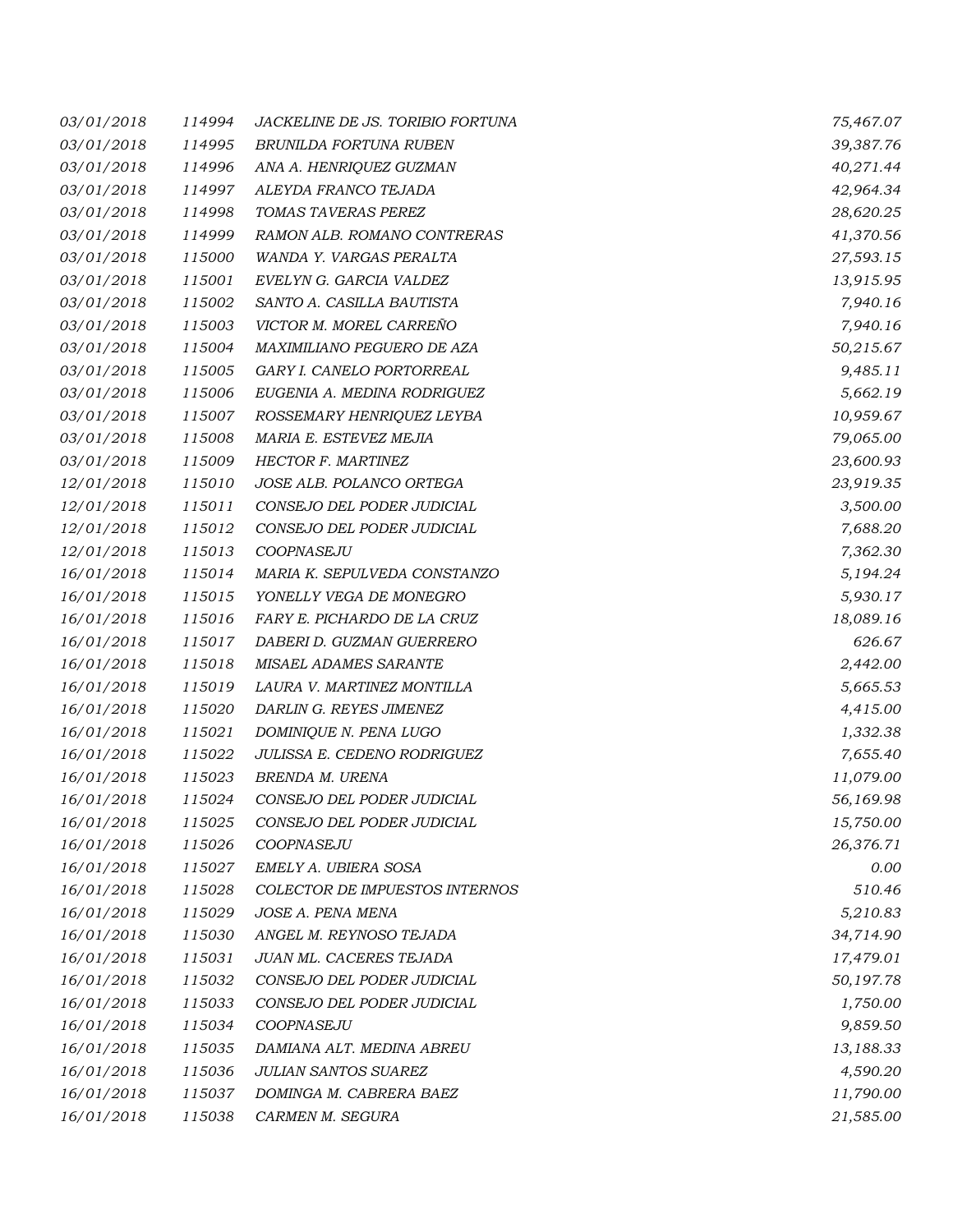| 16/01/2018 | 115039 | RAMON E. CORA                    | 2,488.80   |
|------------|--------|----------------------------------|------------|
| 16/01/2018 | 115040 | ALTAGRACIA DE JESUS              | 1,930.00   |
| 16/01/2018 | 115041 | JOSE D. BURGOS CRISOSTOMO        | 20,328.00  |
| 16/01/2018 | 115042 | MARIA ALT. AMRTINEZ MALAGON      | 0.00       |
| 16/01/2018 | 115043 | CONSEJO DEL PODER JUDICIAL       | 30,577.10  |
| 16/01/2018 | 115044 | MARIA ALT. MARTINEZ MALAGON      | 60,292.14  |
| 18/01/2018 | 115045 | JOYNER R. ORTIZ CASTELLANOS      | 8,276.12   |
| 18/01/2018 | 115046 | ALFREDO DE LOS SANTOS DE LA CRUZ | 4,960.89   |
| 18/01/2018 | 115047 | FRANCIA Y. CLASE CLASE           | 40,788.92  |
| 18/01/2018 | 115048 | JOSE S PEÑA MARTINEZ             | 6,266.89   |
| 18/01/2018 | 115049 | LIDIA A. PUIG FRANCISCO          | 24,473.34  |
| 18/01/2018 | 115050 | THELMA V. REYES GARCIA           | 40,788.90  |
| 18/01/2018 | 115051 | LUIS N. GOMEZ GIL                | 40,788.92  |
| 18/01/2018 | 115052 | SENIA MONTERO ALVAREZ            | 16,315.56  |
| 18/01/2018 | 115053 | ELIZABETH MARTE LIRIO            | 48,600.00  |
| 18/01/2018 | 115054 | XIOMARA CORNIEL TEJADA           | 6,266.89   |
| 18/01/2018 | 115055 | KATHERINE K FLORES ROSARIO       | 33,755.10  |
| 18/01/2018 | 115056 | LORENZO A. VARGAS CRUZ           | 74,520.00  |
| 18/01/2018 | 115057 | CESAR E. CABRAL ORTIZ            | 52,186.69  |
| 18/01/2018 | 115058 | BERNARDINA PEÑA JIMENEZ          | 194,400.00 |
| 18/01/2018 | 115059 | GRISELDA R. SALAZAR TAVERAS      | 64,800.00  |
| 18/01/2018 | 115060 | MARIELA ANT. THEN ANTIGUA        | 4,078.89   |
| 18/01/2018 | 115061 | JOSEFINA COMPRES SANTANA         | 4,078.89   |
| 18/01/2018 | 115062 | OSCAR E. GENAO GONZALEZ          | 5,549.31   |
| 18/01/2018 | 115063 | JULIO C. FERNANDEZ RODRIGUEZ     | 21,642.30  |
| 18/01/2018 | 115064 | ADALGISA M. TEJADA DE AZA        | 48,600.00  |
| 18/01/2018 | 115065 | JUAN I. JIMENEZ CASTILLO         | 16,315.56  |
| 18/01/2018 | 115066 | ROSMERY MATA DUARTE              | 89,735.62  |
| 18/01/2018 | 115067 | CLARA E. GARCIA SANTOS           | 4,078.89   |
| 18/01/2018 | 115068 | YIRALDY ALT. HERNANDEZ GONZALEZ  | 40,788.90  |
| 18/01/2018 | 115069 | EDIS Y. RODRIGUEZ MUÑOZ          | 16,315.56  |
| 18/01/2018 | 115070 | RUTH M. GONZALEZ DE LOS SANTOS   | 57,104.47  |
| 18/01/2018 | 115071 | LIBIS M. MEREJO PEREZ            | 32,631.14  |
| 18/01/2018 | 115072 | ALFREDO GONZALEZ SANCHEZ         | 12,236.67  |
| 18/01/2018 | 115073 | EUDOCIO FERRERAS MEDINA          | 4,078.89   |
| 18/01/2018 | 115074 | WILSON J. SIERRA FERRERAS        | 4,078.89   |
| 18/01/2018 | 115075 | MIGUEL VALDEZ PEREZ              | 8,157.78   |
| 18/01/2018 | 115076 | JOSELYN A. MATEO SALCIE          | 6,480.00   |
| 18/01/2018 | 115077 | DIOGENES OGANDO OGANDO           | 8,157.78   |
| 18/01/2018 | 115078 | SERVIO ANT. MONTILLA MONTILLA    | 16,315.56  |
| 18/01/2018 | 115079 | JACKELINE DE JS. TORIBIO FORTUNA | 20,394.46  |
| 18/01/2018 | 115080 | JOSE N. ESTEVEZ RODRIGUEZ        | 12,236.67  |
| 18/01/2018 | 115081 | STEFANY P. GARCIA JEREZ          | 7,032.31   |
| 18/01/2018 | 115082 | JUANA SOLANO SOSA                | 8,157.78   |
| 18/01/2018 | 115083 | JOSE BDO. MERCEDES PEÑA          | 16,315.56  |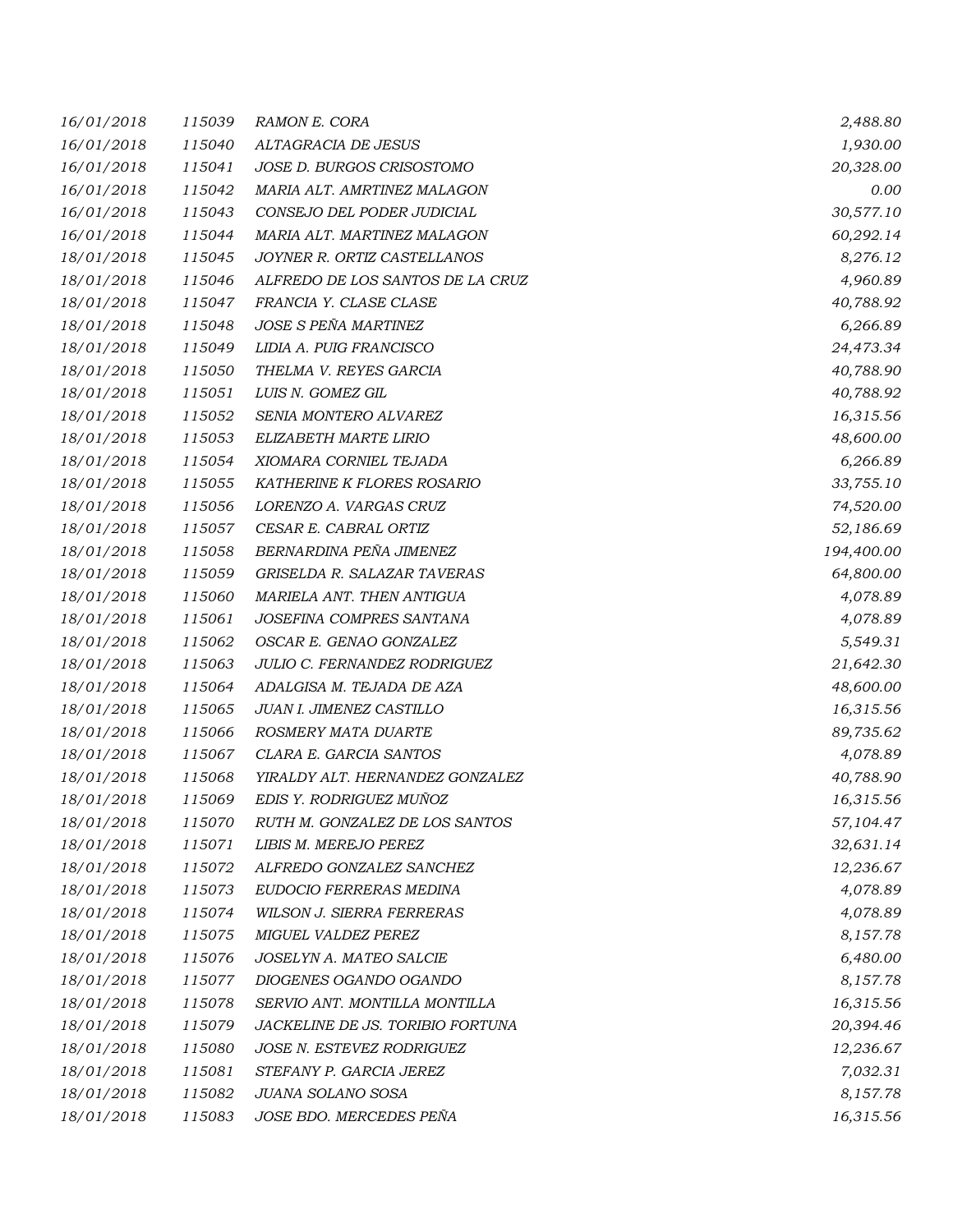| 18/01/2018 | 115084 | YEANNY M. CASTILLO VIDAL         | 7,032.31   |
|------------|--------|----------------------------------|------------|
| 18/01/2018 | 115085 | MEDARDO ANT. RINCON MARTINEZ     | 12,236.67  |
| 18/01/2018 | 115086 | MAXIMILIANO PEGUERO DE AZA       | 126,445.66 |
| 18/01/2018 | 115087 | DOMINGO ANT. GUERRERO CALDERON   | 20,394.45  |
| 18/01/2018 | 115088 | PEDRO N. MOJICA DE LA ROSA       | 32,631.12  |
| 18/01/2018 | 115089 | ARANIBAL MANZANO ZAPATA          | 12,236.67  |
| 18/01/2018 | 115090 | ANDRES DIAZ DEL ROSARIO          | 6,322.28   |
| 18/01/2018 | 115091 | LEDY M. NOLASCO MENDEZ           | 9,663.45   |
| 18/01/2018 | 115092 | CELIA ALT. ROJAS NUÑEZ           | 24,473.34  |
| 18/01/2018 | 115093 | OSCAR MOQUETE CUEVAS             | 36,710.04  |
| 18/01/2018 | 115094 | JUAN L. AQUINO CORNIELES         | 12,236.67  |
| 18/01/2018 | 115095 | ROSSEMARY HENRIQUEZ LEYBA        | 8,276.12   |
| 18/01/2018 | 115096 | AMAURIS A. PEÑA GARCIA           | 4,078.89   |
| 18/01/2018 | 115097 | ROBERT H. MEDRANO NOVAS          | 93,814.54  |
| 18/01/2018 | 115098 | HECTOR F. MARTINEZ               | 8,157.78   |
| 18/01/2018 | 115099 | MARIA E. ESTEVEZ MEJIA           | 97,200.00  |
| 18/01/2018 | 115100 | ROSA E. ALMONTE R. DE VENTURA    | 4,078.89   |
| 19/01/2018 | 115101 | COLECTOR DE IMPUESTOS INTERNOS   | 51,082.86  |
| 19/01/2018 | 115102 | MARIANO GERMAN MEJIA             | 296,917.13 |
| 19/01/2018 | 115103 | FRANCISCO ANT. JEREZ MENA        | 289,925.39 |
| 19/01/2018 | 115104 | JOSE A. CRUCETA ALMANZAR         | 282,803.99 |
| 19/01/2018 | 115105 | EDGARDO HERNANDEZ MEJIA          | 237,211.06 |
| 19/01/2018 | 115106 | ROBERT C. PLACENCIA ALVAREZ      | 286,362.74 |
| 19/01/2018 | 115107 | SARA I. HENRIQUEZ MARIN          | 231,608.24 |
| 19/01/2018 | 115108 | ARIEL A. VOLQUEZ MATOS           | 9,436.97   |
| 23/01/2018 | 115109 | GLORIA A. QUERO CABRERA          | 8,667.32   |
| 23/01/2018 | 115110 | NORA A. SOSA MARTINEZ            | 7,363.48   |
| 23/01/2018 | 115111 | SONIA CORADIN                    | 6,018.18   |
| 23/01/2018 | 115112 | CARLOS FLORES DE JESUS           | 19,903.10  |
| 23/01/2018 | 115113 | LILIAN M. DIAZ GIL               | 7,682.27   |
| 23/01/2018 | 115114 | LOURDES M. LORA MEJIA            | 24,152.04  |
| 23/01/2018 | 115115 | ROSA REYNOSO                     | 6,018.18   |
| 23/01/2018 | 115116 | SENOVIA ARIAS                    | 6,018.18   |
| 23/01/2018 | 115117 | RAMONA DIAZ                      | 6,018.18   |
| 23/01/2018 | 115118 | MARIA M. PIMENTEL FABIAN         | 6,018.18   |
| 23/01/2018 | 115119 | LUZ DEL C. MONTANO               | 6,018.18   |
| 23/01/2018 | 115120 | ELIGIA DE LA CRUZ                | 4,979.47   |
| 23/01/2018 | 115121 | OLGA M. ROSARIO V.               | 3,063.04   |
| 23/01/2018 | 115122 | IRIS RODRIGUEZ P.                | 6,018.18   |
| 23/01/2018 | 115123 | CARMEN POLANCO                   | 6,018.18   |
| 23/01/2018 | 115124 | ANA FCA. FELIZ SANCHEZ           | 6,018.18   |
| 23/01/2018 | 115125 | ALTAGRACIA A. RODRIGUEZ VICTORIA | 6,018.18   |
| 23/01/2018 | 115126 | MILTA ANT. RODRIGUEZ SANTOS      | 6,018.18   |
| 23/01/2018 | 115127 | OLGA E. DIAZ DIAZ                | 6,018.18   |
| 23/01/2018 | 115128 | JOSEFA R. BLANCO                 | 6,018.18   |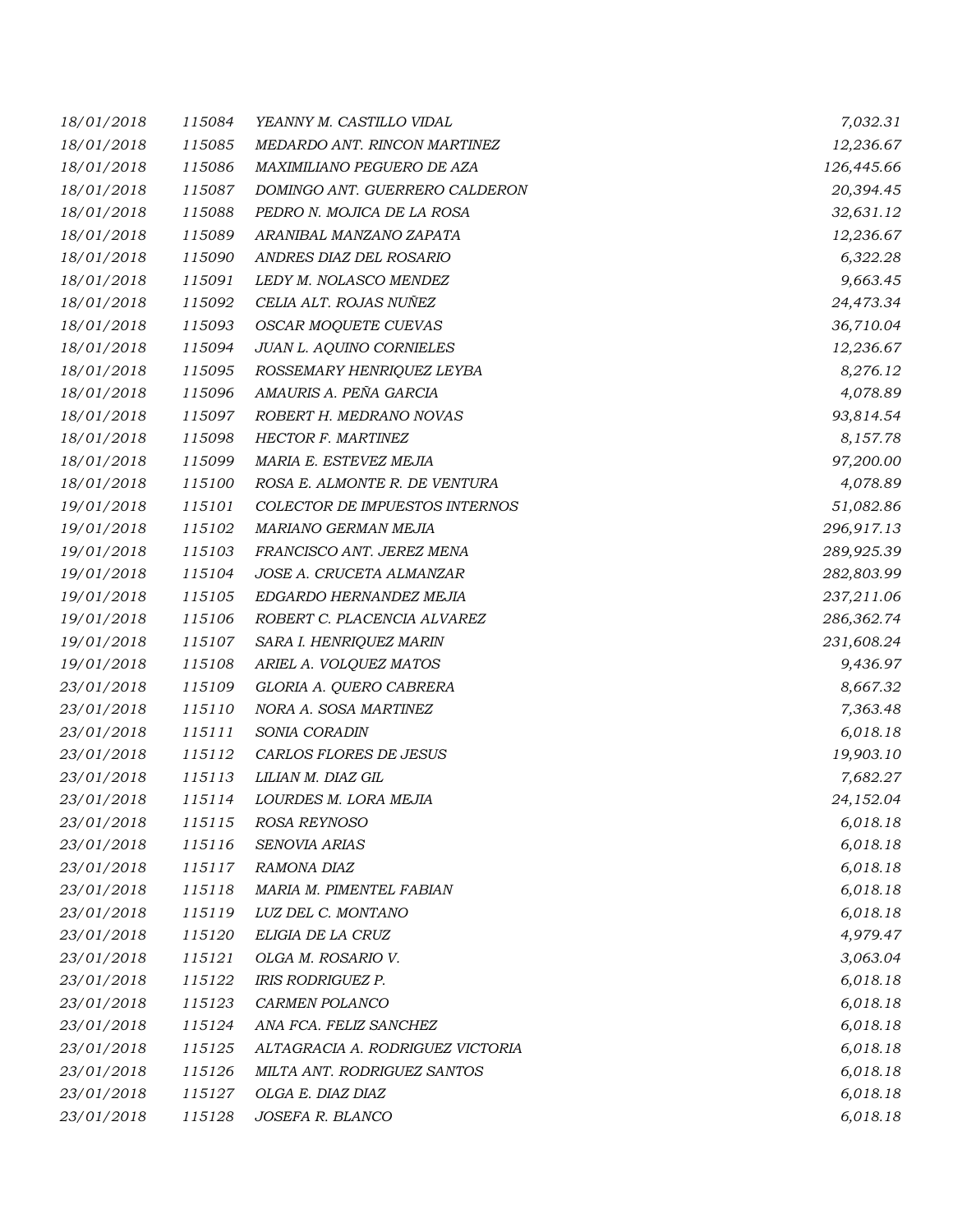| 23/01/2018 | 115129 | MARIA DEL R. CUELLO PARADIS          | 18,675.80 |
|------------|--------|--------------------------------------|-----------|
| 23/01/2018 | 115130 | MELBA FCA. HENRIQUEZ GUZMAN          | 6,018.18  |
| 23/01/2018 | 115131 | ESTHER M. AMOR PEÑA                  | 6,018.18  |
| 23/01/2018 | 115132 | FRANCIA C. MARTINEZ DRULLARD         | 21,441.25 |
| 23/01/2018 | 115133 | AMELIA DEL ORBE PEÑA                 | 3,054.30  |
| 23/01/2018 | 115134 | <b>BIENVENIDA BELLIARD</b>           | 36,119.77 |
| 23/01/2018 | 115135 | PACO PEREZ REYES                     | 6,018.18  |
| 23/01/2018 | 115136 | ROSA J. DE LOS SANTOS G.             | 6,018.18  |
| 23/01/2018 | 115137 | CARMEN L. PERALTA CASTELLANOS        | 6,018.18  |
| 23/01/2018 | 115138 | FIDIAS GONZALEZ VICIOSO              | 5,418.18  |
| 23/01/2018 | 115139 | ISABEL E. DE LOS SANTOS GOMEZ        | 6,018.18  |
| 23/01/2018 | 115140 | LUIS E. MOREL POUERIE                | 36,642.28 |
| 23/01/2018 | 115141 | YOLANDA E. DE WINDT DE GAUTREAU      | 12,993.40 |
| 23/01/2018 | 115142 | SENAIDA A. ALVAREZ PEREZ             | 6,018.18  |
| 23/01/2018 | 115143 | YDALIA PORTORREAL                    | 6,018.18  |
| 23/01/2018 | 115144 | <b>MARTA N. MONTAS RAMIREZ</b>       | 4,787.18  |
| 23/01/2018 | 115145 | HILDA CARRASCO PEREZ                 | 6,018.18  |
| 23/01/2018 | 115146 | LUZ M. DEL CARMEN RODRIGUEZ GAUTREAU | 6,018.18  |
| 23/01/2018 | 115147 | CRISTINO RODRIGUEZ                   | 6,018.18  |
| 23/01/2018 | 115148 | MAXIMO S. ROSARIO RODRIGUEZ          | 6,018.18  |
| 23/01/2018 | 115149 | RAFAEL CONTRERAS CONTRERAS           | 6,018.18  |
| 23/01/2018 | 115150 | VIRGINIA SUERO ESPINAL               | 3,853.36  |
| 23/01/2018 | 115151 | JOSEFA A. CUESTA DE MAÑON            | 6,929.81  |
| 23/01/2018 | 115152 | ANA M. BAUTISTA                      | 6,018.18  |
| 23/01/2018 | 115153 | MIRELLA DE LA ROSA DOMINGUEZ         | 6,018.18  |
| 23/01/2018 | 115154 | DORA H. STERLING VAZQUEZ             | 6,018.18  |
| 23/01/2018 | 115155 | JOSEFINA SUAZO ABREU                 | 32,621.32 |
| 23/01/2018 | 115156 | ALTAGRACIA A. GIL NOBLE              | 6,018.18  |
| 23/01/2018 | 115157 | RAFAELA DE JS. PEÑA LORA             | 2,983.72  |
| 23/01/2018 | 115158 | <b>LEON FLORES</b>                   | 32,440.83 |
| 23/01/2018 | 115159 | MARIA A. PAULINO MARTE               | 6,018.18  |
| 23/01/2018 | 115160 | CESAR A. VALLEJO NICOLAS             | 3,967.57  |
| 23/01/2018 | 115161 | LUCIA M. REYES PEREZ                 | 17,301.77 |
| 23/01/2018 | 115162 | <b>MERCEDES HIRALDO</b>              | 6,018.18  |
| 23/01/2018 | 115163 | RAMONA FLORES DE MATOS               | 5,143.18  |
| 23/01/2018 | 115164 | ELOISA NUÑEZ DE GONZALEZ             | 11,519.20 |
| 23/01/2018 | 115165 | MIREYA CAPELLAN A.                   | 6,018.18  |
| 23/01/2018 | 115166 | LUZ DEL C. SANCHEZ CALDERON          | 6,018.18  |
| 23/01/2018 | 115167 | <b>INES MDES. REYES CABRERA</b>      | 5,518.18  |
| 23/01/2018 | 115168 | SILVESTRE COCO                       | 5,718.18  |
| 23/01/2018 | 115169 | ELISA VIVIECA                        | 6,018.18  |
| 23/01/2018 | 115170 | TERESA MORA DE LA ROSA               | 6,018.18  |
| 23/01/2018 | 115171 | PEDRO A. FERNANDEZ SALCEDO           | 37,938.19 |
| 23/01/2018 | 115172 | RAFAEL A. RODRIGUEZ GONZALEZ         | 27,900.61 |
| 23/01/2018 | 115173 | AFRICA E. SANTOS GUZMAN              | 6,018.18  |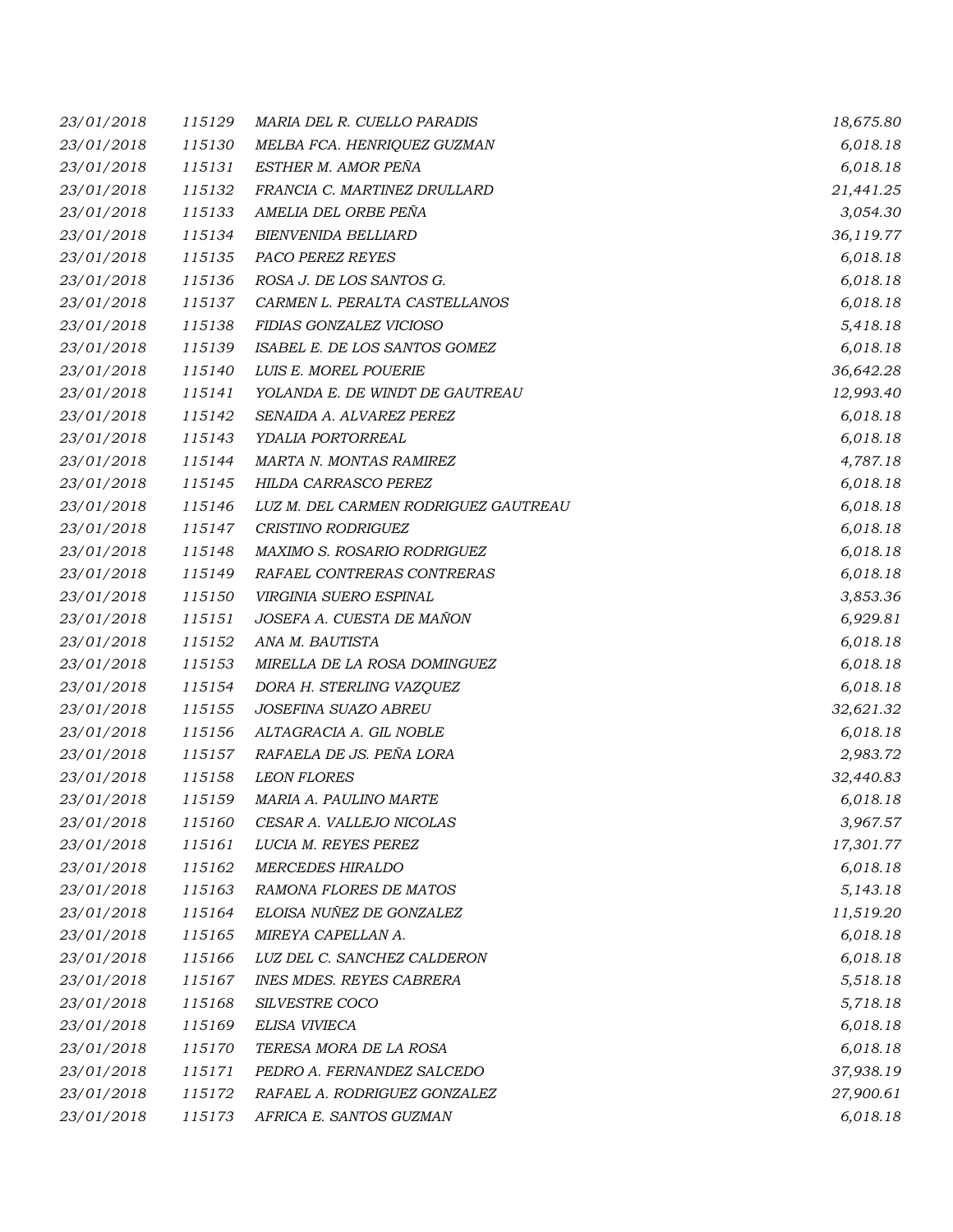| 23/01/2018 | 115174 | MILEDYS S. SOSA R.                   | 27,533.27 |
|------------|--------|--------------------------------------|-----------|
| 23/01/2018 | 115175 | MARCIANA ALT. RAMIREZ CORONA         | 17,904.96 |
| 23/01/2018 | 115176 | DAYSI R. VASQUEZ CRUZ                | 6,018.18  |
| 23/01/2018 | 115177 | CARMEN DE LOS A. LUCIANO GARCIA      | 4,019.64  |
| 23/01/2018 | 115178 | NEREYDA E. JAQUEZ LOZANO             | 6,018.18  |
| 23/01/2018 | 115179 | CARMEN L. SANTOS PIMENTEL            | 6,018.18  |
| 23/01/2018 | 115180 | AMERICA G. ESPINAL HUED              | 6,018.18  |
| 23/01/2018 | 115181 | RAMON ANT. CARABALLO ABREU           | 6,018.18  |
| 23/01/2018 | 115182 | CARLOS D. GARCIA GARCIA              | 6,018.18  |
| 23/01/2018 | 115183 | DULCE M. ESTEVEZ                     | 6,018.18  |
| 23/01/2018 | 115184 | MARIA DE LA C. CANELA CANELA         | 4,033.83  |
| 23/01/2018 | 115185 | FRANCISCO J. NUÑEZ GOMEZ             | 37,742.61 |
| 23/01/2018 | 115186 | MARIA G. DALMASI LORA                | 6,018.18  |
| 23/01/2018 | 115187 | CARMEN L. EDUARDO ICIANO             | 6,018.18  |
| 23/01/2018 | 115188 | CARMEN Y. COSME GUTIERREZ            | 3,498.67  |
| 23/01/2018 | 115189 | FRANCISCA R. PEREZ PEÑA              | 6,018.18  |
| 23/01/2018 | 115190 | ADRIANO GONZALEZ PANTALEON           | 4,587.57  |
| 23/01/2018 | 115191 | ANA J. LOPEZ GERMOSEN                | 6,018.18  |
| 23/01/2018 | 115192 | ROSAURA JULIA JIMENEZ DAJER DE LOPEZ | 26,372.75 |
| 23/01/2018 | 115193 | RAMONA DE JESUS ROSARIO              | 6,018.18  |
| 23/01/2018 | 115194 | MARIA A. CASTRO AGRAMONTE            | 6,018.18  |
| 23/01/2018 | 115195 | <b>AGUSTINA MARTE</b>                | 5,734.18  |
| 23/01/2018 | 115196 | EURIPIDES A. GARCIA GARCIA           | 36,436.81 |
| 23/01/2018 | 115197 | GENOVEVA I. ROSARIO                  | 6,018.18  |
| 23/01/2018 | 115198 | MARIA A. HONRADO BADIA               | 6,018.18  |
| 23/01/2018 | 115199 | MARIA ALT. RAMOS GARCIA              | 6,018.18  |
| 23/01/2018 | 115200 | JUAN ANT. SANCHEZ VILLA              | 3,763.09  |
| 23/01/2018 | 115201 | RAMONA JIMENEZ LIZARDO               | 6,018.18  |
| 23/01/2018 | 115202 | JOSEFA ALT. MEJIA MIESES             | 6,018.18  |
| 23/01/2018 | 115203 | ROSA PAREDES GARCIA                  | 6,018.18  |
| 23/01/2018 | 115204 | <b>GUARIONEX BRITO TAVERAS</b>       | 6,018.18  |
| 23/01/2018 | 115205 | PEDRO HERNANDEZ CRUCEY               | 6,018.18  |
| 23/01/2018 | 115206 | JUANA TRAVIESO VASQUEZ               | 6,018.18  |
| 23/01/2018 | 115207 | JUAN SEBASTIAN RODRIGUEZ             | 6,018.18  |
| 23/01/2018 | 115208 | AMELIA VALDEZ M.                     | 6,018.18  |
| 23/01/2018 | 115209 | VALENTIN SUAREZ G.                   | 6,018.18  |
| 23/01/2018 | 115210 | CAROLINA A. VICTORIA                 | 6,018.18  |
| 23/01/2018 | 115211 | FRANCISCA A. TEJADA                  | 6,018.18  |
| 23/01/2018 | 115212 | LOURDES M. NUÑEZ ROSARIO             | 6,018.18  |
| 23/01/2018 | 115213 | JOSE P. FLORES M.                    | 9,998.46  |
| 23/01/2018 | 115214 | GREGORIO ARIAS CARRASCO              | 21,709.26 |
| 23/01/2018 | 115215 | DAVID A. FELIZ FELIZ                 | 6,018.18  |
| 23/01/2018 | 115216 | MERCEDES SEGURA CUEVAS               | 3,225.82  |
| 23/01/2018 | 115217 | NERY MEDINA DIAZ                     | 3,968.18  |
| 23/01/2018 | 115218 | MIGUELINA PEÑA MENDEZ                | 2,959.62  |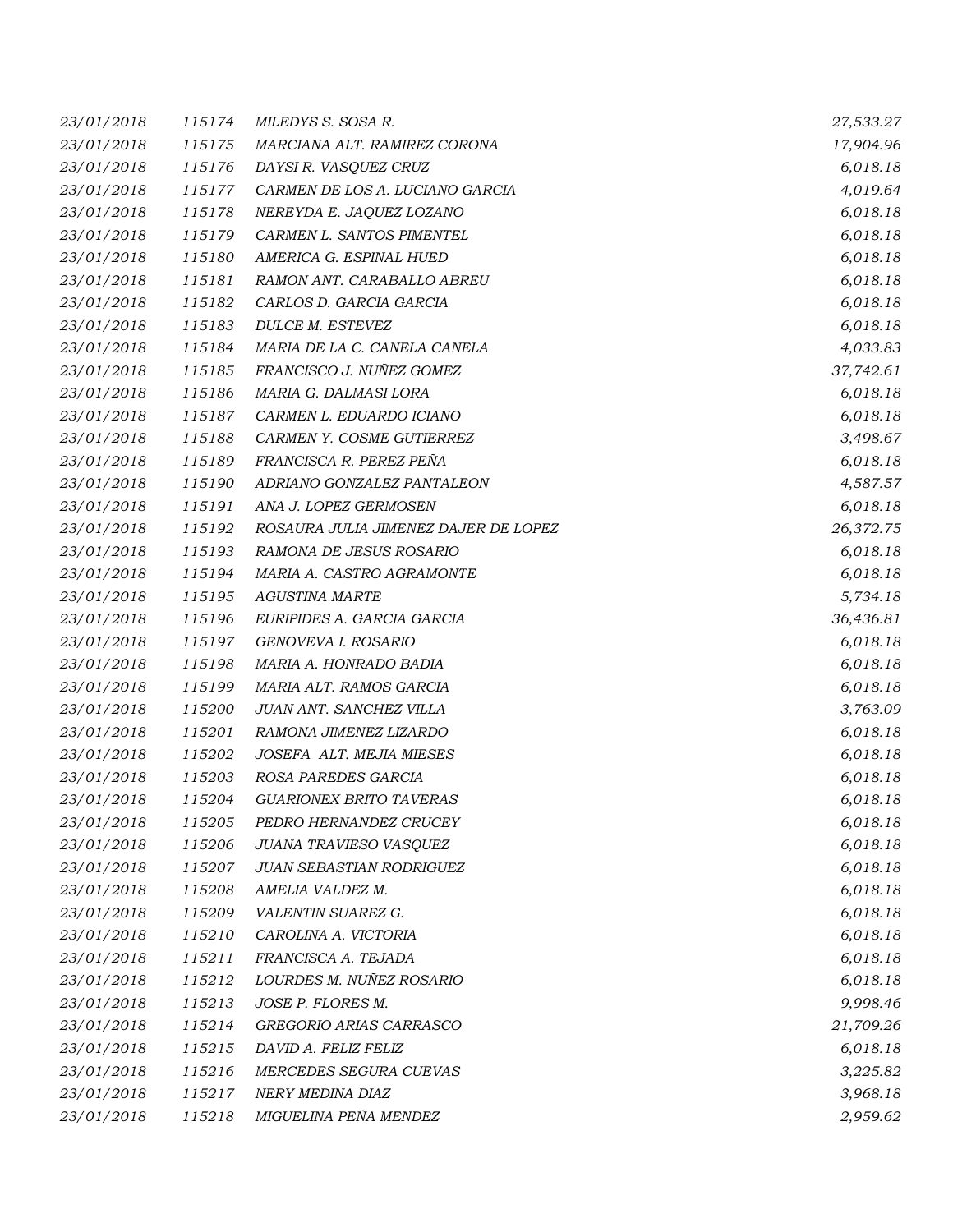| 23/01/2018 | 115219 | DOMINGO GUZMAN MORETA FELIZ             | 3,009.09  |
|------------|--------|-----------------------------------------|-----------|
| 23/01/2018 | 115220 | RICHARDIN DE J. DOTEL                   | 7,490.44  |
| 23/01/2018 | 115221 | EUDES M. ENCARNACION FELIZ              | 6,018.18  |
| 23/01/2018 | 115222 | NEREIDA FLORIAN SANTANA                 | 6,018.18  |
| 23/01/2018 | 115223 | SERGIO OLIVERO FELIZ                    | 5,737.95  |
| 23/01/2018 | 115224 | ROSAURA FERRERAS FERRERAS               | 6,018.18  |
| 23/01/2018 | 115225 | <b>NURIS M. NOVAS MATOS</b>             | 3,356.15  |
| 23/01/2018 | 115226 | MIGUEL MEDINA PEREZ                     | 12,252.15 |
| 23/01/2018 | 115227 | LIVIO G. RIVAS                          | 6,018.18  |
| 23/01/2018 | 115228 | <b>BIENVENIDA VELOZ</b>                 | 6,018.18  |
| 23/01/2018 | 115229 | EUGENIA PEREZ SANTANA                   | 5,592.46  |
| 23/01/2018 | 115230 | PEDRO REYES MEDINA                      | 5,718.18  |
| 23/01/2018 | 115231 | FELICIA CUEVAS CARVAJAL                 | 3,696.13  |
| 23/01/2018 | 115232 | <b>JUSTO FERRERAS PEREZ</b>             | 6,018.18  |
| 23/01/2018 | 115233 | VICTOR R. CONCEPCION ROMERO             | 6,018.18  |
| 23/01/2018 | 115234 | ADELFA A. HERRERA TERRERO               | 6,018.18  |
| 23/01/2018 | 115235 | SENEO MONTERO MONTAS                    | 3,753.86  |
| 23/01/2018 | 115236 | XIOMARA A. MONTERO JIMENEZ              | 5,534.11  |
| 23/01/2018 | 115237 | RAMON A. MORETA                         | 5,618.18  |
| 23/01/2018 | 115238 | SIMONA FAMILIA ZABALA                   | 4,377.98  |
| 23/01/2018 | 115239 | VENECIA RUIZ MATEO                      | 5,518.18  |
| 23/01/2018 | 115240 | AUGUSTO E. OVIEDO PEÑA                  | 7,123.54  |
| 23/01/2018 | 115241 | ANERTA ALT. RODRIGUEZ                   | 32,683.32 |
| 23/01/2018 | 115242 | RAMON A. GUTIERREZ GARCIA               | 6,018.18  |
| 23/01/2018 | 115243 | JUAN DE LA C. TEJEDA ACOSTA             | 10,020.54 |
| 23/01/2018 | 115244 | JUANA LUCIA A. SANCHEZ G.               | 6,018.18  |
| 23/01/2018 | 115245 | ANTHIA M. REYES JIMENEZ                 | 5,618.18  |
| 23/01/2018 | 115246 | MANUEL E. SOSA CRUZ                     | 5,518.18  |
| 23/01/2018 | 115247 | DANIEL MEDINA BELLIARD                  | 6,018.18  |
| 23/01/2018 | 115248 | LUCILA NUÑEZ CASTRO                     | 6,018.18  |
| 23/01/2018 | 115249 | ANA M. BAEZ ROSARIO                     | 6,018.18  |
| 23/01/2018 | 115250 | RAMONA REYES CARRASCO                   | 6,018.18  |
| 23/01/2018 | 115251 | ELBA H. VARGAS FRIAS                    | 6,018.18  |
| 23/01/2018 | 115252 | EVARISTO JIMENEZ FIGUEREO               | 10,720.63 |
| 23/01/2018 | 115253 | GUARINA E. MERCEDES HERNANDEZ FERDINARD | 6,018.18  |
| 23/01/2018 | 115254 | LUIS J. BOURGET FROMETA                 | 38,387.50 |
| 23/01/2018 | 115255 | RUTH MONTALVO FRANCISCO                 | 29,497.03 |
| 23/01/2018 | 115256 | ROSARIO N. ARIAS GERMAN                 | 6,018.18  |
| 23/01/2018 | 115257 | ELIDA E. SANCHEZ NINA                   | 16,855.44 |
| 23/01/2018 | 115258 | ENEIDA DOMINGUEZ                        | 6,018.18  |
| 23/01/2018 | 115259 | JOSEFINA GURIDIS POZO                   | 6,018.18  |
| 23/01/2018 | 115260 | ALTAGRACIA M. PLACENCIO FORTUNA         | 6,018.18  |
| 23/01/2018 | 115261 | ARGENTINA ORTIZ PERDOMO                 | 3,781.79  |
| 23/01/2018 | 115262 | CARMELA MATOS TEJEDA                    | 6,018.18  |
| 23/01/2018 | 115263 | MARIA SEVERINO DE LEON                  | 6,018.18  |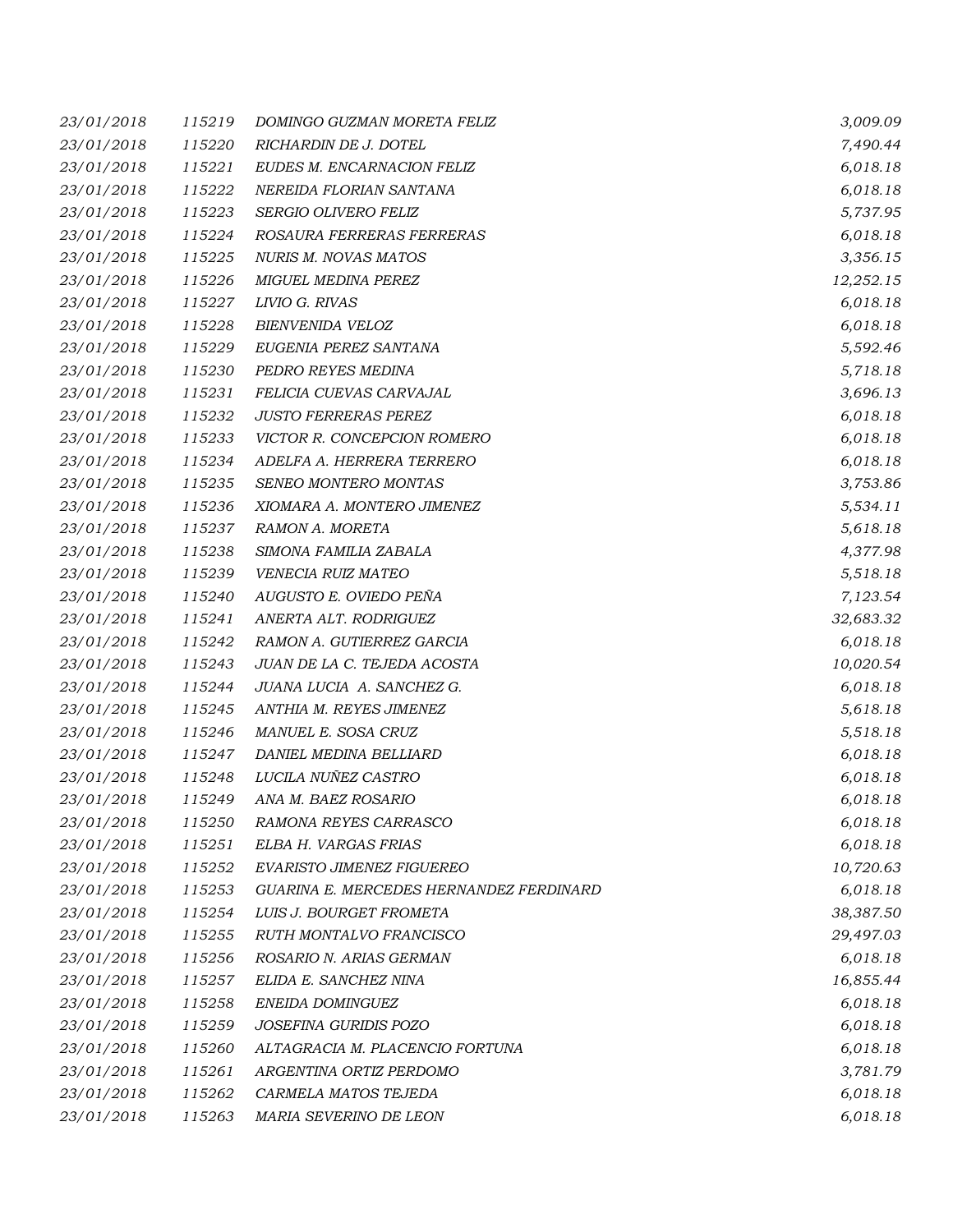| 23/01/2018 | 115264 | <b>JULIANA PINEDA</b>           | 6,018.18   |
|------------|--------|---------------------------------|------------|
| 23/01/2018 | 115265 | MARITZA MEJIA DUVERGE           | 5,518.18   |
| 23/01/2018 | 115266 | <b>JOSEFA REYES APONTE</b>      | 6,018.18   |
| 23/01/2018 | 115267 | CARMEN MA. MORALES MORALES      | 5,518.18   |
| 23/01/2018 | 115268 | <b>JULIA ARRIAGA PONTIER</b>    | 6,018.18   |
| 23/01/2018 | 115269 | HILDA L. LAMARCHE UBIERA        | 3,159.48   |
| 23/01/2018 | 115270 | EDELMIRA RAMIREZ DE ESPINAL     | 6,018.18   |
| 23/01/2018 | 115271 | LUCINDA ESPINAL                 | 5,834.18   |
| 23/01/2018 | 115272 | CARMEN A. CASADO MARTINEZ       | 6,018.18   |
| 23/01/2018 | 115273 | <b>MELANIA BELEN</b>            | 3,603.71   |
| 23/01/2018 | 115274 | JUANA JIMENEZ E.                | 6,018.18   |
| 23/01/2018 | 115275 | RAMONA JIMENEZ LIZARDO          | 6,018.18   |
| 23/01/2018 | 115276 | FELIX R. CUEVAS RUFINO          | 1,003.03   |
| 23/01/2018 | 115277 | <b>JULIO H. HERRERA MATOS</b>   | 1,103.33   |
| 23/01/2018 | 115278 | MANUEL A. LEMONIER JIMENEZ      | 495.88     |
| 23/01/2018 | 115279 | <b>INES JOSE G.</b>             | 922.18     |
| 23/01/2018 | 115280 | BANAHI BAEZ PIMENTEL DE GERALDO | 876,985.70 |
| 23/01/2018 | 115281 | MARIA E. JAVIER DE LA ROSA      | 78,600.00  |
| 23/01/2018 | 115282 | MARCOS A. CEPEDA GUZMAN         | 364,408.70 |
| 23/01/2018 | 115283 | CANDIDO M. DISLA BELLIARD       | 574,585.70 |
| 25/01/2018 | 115284 | INGRID Y. ARIAS CASADO          | 5,778.25   |
| 25/01/2018 | 115285 | FRANCIS ALCANTARA SANTA         | 2,816.11   |
| 25/01/2018 | 115286 | JUANA I. SANTOS                 | 4,461.52   |
| 25/01/2018 | 115287 | CONSEJO DEL PODER JUDICIAL      | 31,884.78  |
| 25/01/2018 | 115288 | CONSEJO DEL PODER JUDICIAL      | 5,250.00   |
| 25/01/2018 | 115289 | CAROLIN F. DRULLARD AFFRICOT    | 29,317.30  |
| 25/01/2018 | 115290 | ANGEL V. FAMILIA BENCOSME       | 51,672.72  |
| 25/01/2018 | 115291 | GABRIEL GERMAN LIRIANO          | 28,600.73  |
| 25/01/2018 | 115292 | MANUEL DE J. MATOS ESPINOSA     | 22,001.08  |
| 25/01/2018 | 115293 | WILBERTO JUBILEO MARTINEZ       | 22,001.08  |
| 25/01/2018 | 115294 | MOISES GIL UREÑA                | 22,001.08  |
| 25/01/2018 | 115295 | ANGEL G. ORTIZ GOMEZ            | 58,443.47  |
| 25/01/2018 | 115296 | JULIO C. HERNANDEZ JAVIER       | 58,443.47  |
| 25/01/2018 | 115297 | CIRO Y. PEREZ FIGUEREO          | 58,443.47  |
| 25/01/2018 | 115298 | ROBIN E. SANDOVAL FONTANA       | 66,535.35  |
| 25/01/2018 | 115299 | LENIN R. SOSA VASQUEZ           | 58,443.47  |
| 25/01/2018 | 115300 | <b>WASCAR D. ARIAS TEJEDA</b>   | 38,125.06  |
| 25/01/2018 | 115301 | ALEXIS VASQUEZ ROSADO           | 38,125.06  |
| 25/01/2018 | 115302 | ETNOEL D. REYES                 | 38,125.06  |
| 25/01/2018 | 115303 | VICTOR J. NOLASCO CONTRERAS     | 43,007.78  |
| 25/01/2018 | 115304 | ESTEBAN L. SEGURA DE LA CRUZ    | 46,513.35  |
| 25/01/2018 | 115305 | JARLIN A. FRIAS FRIAS           | 23,309.56  |
| 25/01/2018 | 115306 | FAUSTO A. DUARTE BLANCO         | 23,309.56  |
| 25/01/2018 | 115307 | JOSE M. DE PADUA MORENO         | 23,309.56  |
| 25/01/2018 | 115308 | MELVIN C. DEL ORBE SANCHEZ      | 23,309.56  |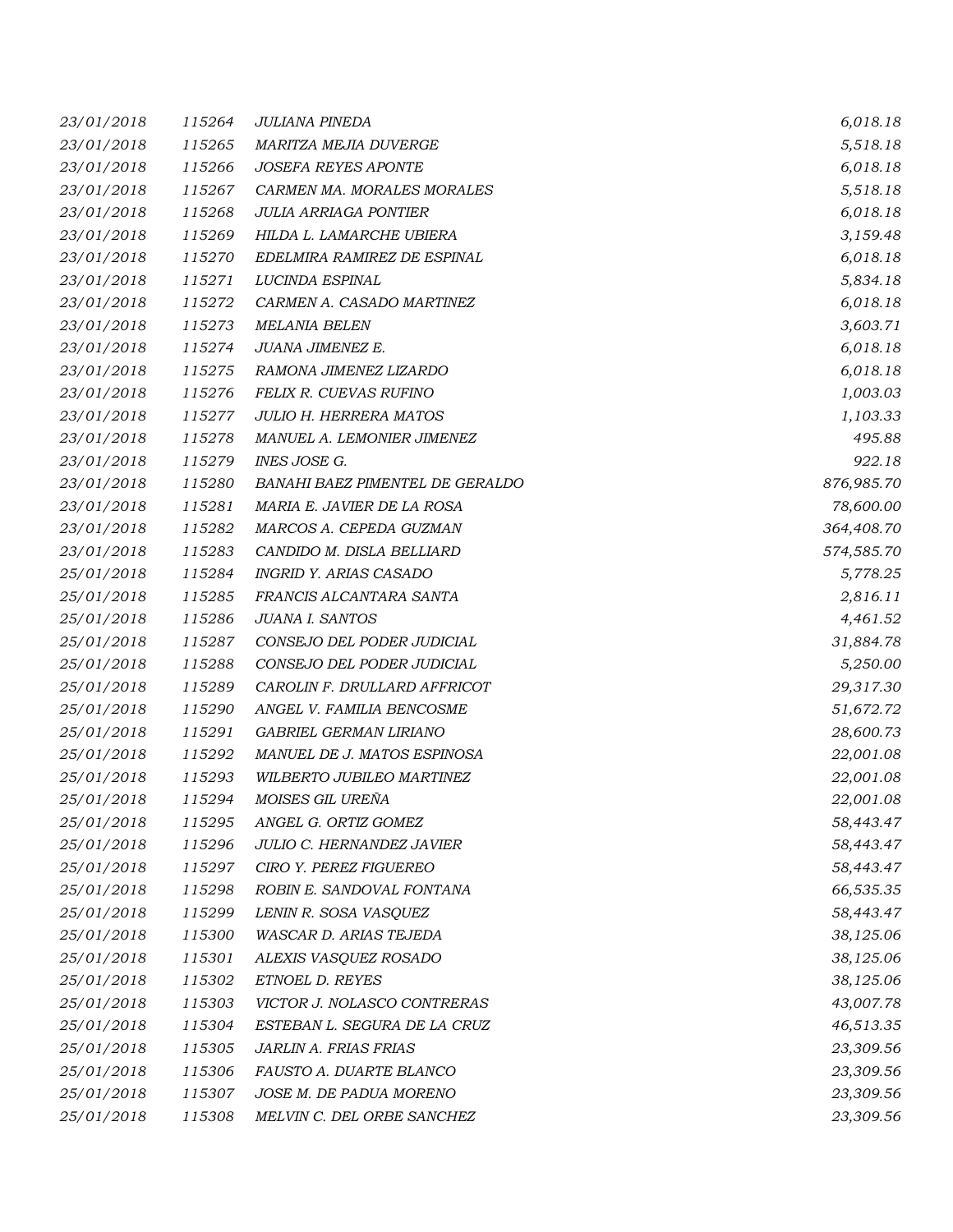| 25/01/2018 | 115309 | YONATAN I. GARCIA PEÑA             | 23,309.56 |
|------------|--------|------------------------------------|-----------|
| 25/01/2018 | 115310 | HUGO D. REYES PEREZ                | 23,309.56 |
| 25/01/2018 | 115311 | YAMELL L. TAVERAS POUERIET         | 25,980.62 |
| 25/01/2018 | 115312 | NATHALY L. ALMANZAR ITURBIDES      | 27,887.29 |
| 25/01/2018 | 115313 | LEWYL J. GARCIA GAUTREAX           | 25,980.62 |
| 25/01/2018 | 115314 | LEIDY P. LEBRON ALCANTARA          | 35,003.67 |
| 25/01/2018 | 115315 | PATRICIA M. GRAU EVERTZ            | 14,823.61 |
| 25/01/2018 | 115316 | LUIS A. DURAN LORENZO              | 19,659.55 |
| 25/01/2018 | 115317 | JEANELLY HIDALGO HERARTE           | 28,600.73 |
| 25/01/2018 | 115318 | RAYMOND E. SANCHEZ JOSE            | 22,185.20 |
| 25/01/2018 | 115319 | LESLY K. ENCARNACION CEDEÑO        | 29,227.20 |
| 25/01/2018 | 115320 | LEOCADIA GONZALEZ MELO             | 10,633.66 |
| 25/01/2018 | 115321 | LEANDRO AQUINO RODRIGUEZ           | 9,254.91  |
| 25/01/2018 | 115322 | RAYDI R. GOMEZ SANTOS              | 39,900.00 |
| 25/01/2018 | 115323 | CARLA R. MENDEZ ESPINAL            | 42,968.00 |
| 25/01/2018 | 115324 | ELINA B. GOMEZ DE LOS SANTOS       | 29,413.22 |
| 25/01/2018 | 115325 | FRANCELY C. CASTILLO FRIAS         | 16,047.82 |
| 25/01/2018 | 115326 | JANILL COLLADO BATISTA             | 10,633.66 |
| 25/01/2018 | 115327 | RAMON ANT. ESPINAL TORRES          | 34,800.00 |
| 25/01/2018 | 115328 | ANNY L. ROBLES CABA                | 27,073.33 |
| 25/01/2018 | 115329 | VICTOR J. GARCIA LANTIGUA          | 19,298.73 |
| 25/01/2018 | 115330 | EDGAR Y. SANCHEZ                   | 13,052.12 |
| 25/01/2018 | 115331 | STEPHANIE ABREU TORIBIO            | 11,375.13 |
| 25/01/2018 | 115332 | KARIELYS DEL ROSARIO DEL ROSARIO   | 13,776.00 |
| 25/01/2018 | 115333 | MIGUEL A. HERNANDEZ HERNANDEZ      | 13,886.63 |
| 25/01/2018 | 115334 | JACQUELINE A. DURAN SHEPARD        | 18,615.57 |
| 25/01/2018 | 115335 | MAXIMO E. FLORIAN TERRERO          | 25,938.00 |
| 25/01/2018 | 115336 | QUEISY A. MONTERO PEREZ            | 11,375.13 |
| 25/01/2018 | 115337 | DORIS E. MELO LUCIANO DE FERNANDEZ | 13,479.70 |
| 25/01/2018 | 115338 | LEYMER A. PUJOLS MATOS             | 22,895.15 |
| 25/01/2018 | 115339 | MAXWEL ARNAUD BAUTISTA             | 22,895.15 |
| 25/01/2018 | 115340 | YOSEIRY E. JIMENEZ TAVERAS         | 14,358.46 |
| 25/01/2018 | 115341 | DELBY A. BELLIARD VARGAS           | 28,886.56 |
| 25/01/2018 | 115342 | FRANCISCO A. VERAS TATIS           | 22,624.00 |
| 25/01/2018 | 115343 | STEPHANY V. LORENZO VILLAR         | 26,505.67 |
| 25/01/2018 | 115344 | FADUA E. CABRAL JIMENEZ            | 27,073.33 |
| 25/01/2018 | 115345 | MARILUZ PEREZ NOVA                 | 21,804.53 |
| 25/01/2018 | 115346 | LISANDRA ENCARNACION PINEDA        | 20,327.40 |
| 25/01/2018 | 115347 | ALEXANDER RIVERA BOBADILLA         | 47,874.00 |
| 25/01/2018 | 115348 | JUAN C. PEÑA RODRIGUEZ             | 51,375.33 |
| 25/01/2018 | 115349 | MELCY L. REVI ALMANZAR             | 53,126.00 |
| 25/01/2018 | 115350 | <b>BENJAMIN D. SERRANO ARISTY</b>  | 33,399.27 |
| 25/01/2018 | 115351 | ANADINA BAEZ ARACENA               | 13,508.20 |
| 25/01/2018 | 115352 | LEIANDERSON GARCIA AMADOR          | 12,528.00 |
| 25/01/2018 | 115353 | MARIA FABIAN AQUINO                | 11,360.55 |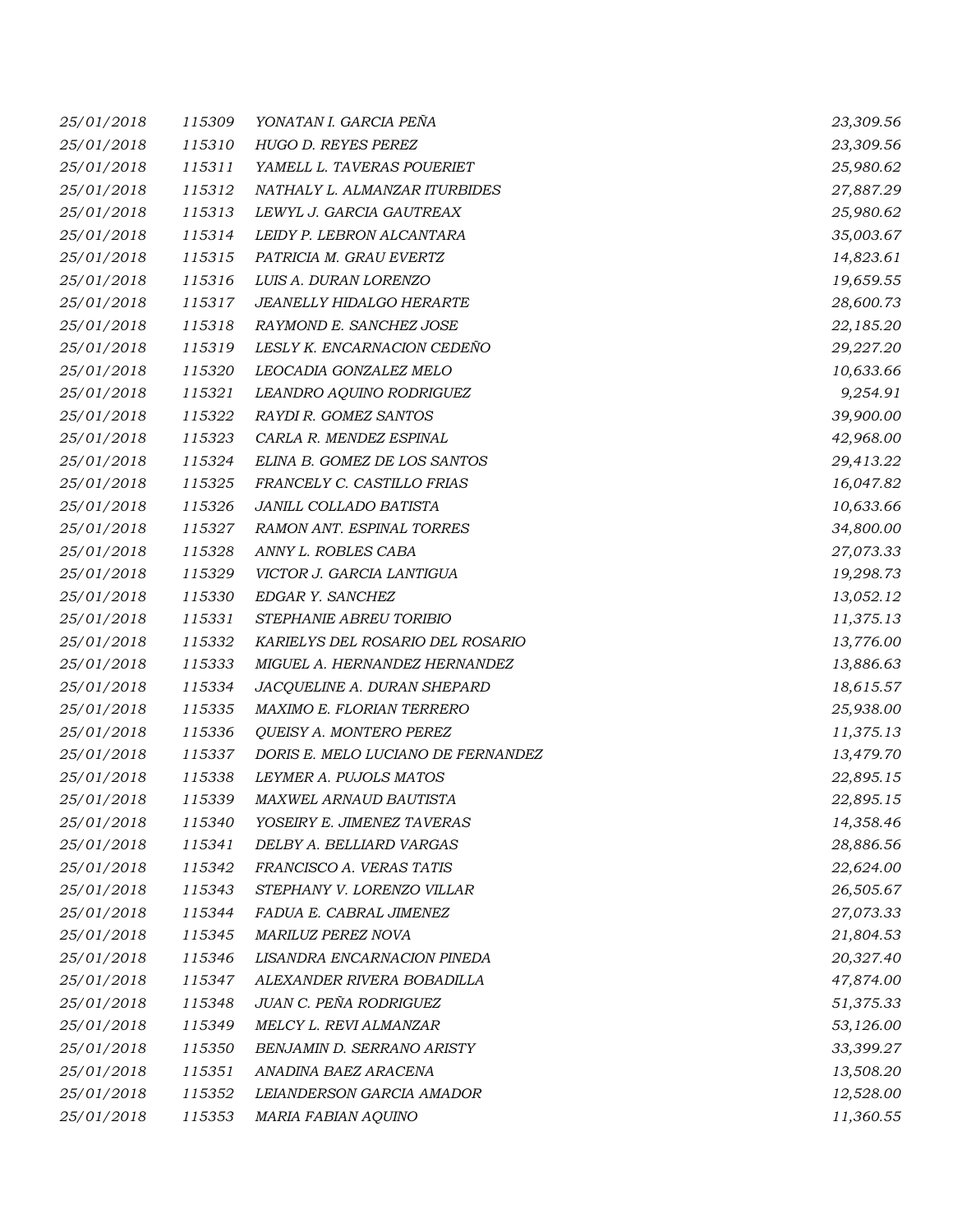| 25/01/2018 | 115354 | ALBA N. RAMIREZ RAMIREZ                  | 24,710.84     |
|------------|--------|------------------------------------------|---------------|
| 25/01/2018 | 115355 | TEWDY D. MARIN PEREZ                     | 43,238.82     |
| 25/01/2018 | 115356 | AARON D. SILVERIO ROSADO                 | 17,133.89     |
| 25/01/2018 | 115357 | MARIA FABIAN AQUINO                      | 11,360.55     |
| 25/01/2018 | 115358 | <b>INSTITUTO DE AUXILIOS Y VIVIENDAS</b> | 1,300.00      |
| 25/01/2018 | 115359 | FONDO DE PENSIONES Y JUBILACIONES        | 63,901.07     |
| 25/01/2018 | 115360 | CONSEJO DEL PODER JUDICIAL               | 31,950.53     |
| 25/01/2018 | 115361 | CONSEJO DEL PODER JUDICIAL               | 73,867.10     |
| 25/01/2018 | 115362 | COR. FRANCISCO J. VENTURA LEON           | 10,800.00     |
| 25/01/2018 | 115363 | CABO. JOBERMAR MARCELINO ALMONTE         | 4,722.23      |
| 25/01/2018 | 115364 | SGTO. MR. JOSE A. MEDINA ESPIRITU        | 4,500.00      |
| 25/01/2018 | 115365 | CAP. YHOVANY T. DOMINGUEZ PUELLO         | 14,583.33     |
| 25/01/2018 | 115366 | CABO. YENNY C. OVALLE MONTERO            | 4,000.00      |
| 25/01/2018 | 115367 | SGTO. MR. MANUEL A. VIRGEN ARAUJO        | 4,950.00      |
| 26/01/2018 | 115368 | 2DO. TTE DOANY JESUS SANCHEZ DIPLAN      | 10,000.00     |
| 26/01/2018 | 115369 | 1ER. TTE. FAVIO MORILLO MORILLO          | 10,633.33     |
| 30/01/2018 | 115370 | FONDO DE PENSIONES Y JUBILACIONES        | 23,062,593.54 |
| 30/01/2018 | 115371 | BANAHI BAEZ PIMENTEL DE GERALDO          | 249,740.10    |
| 30/01/2018 | 115372 | MARIA E. JAVIER DE LA ROSA               | 14,541.00     |
| 30/01/2018 | 115373 | MARCOS A. CEPEDA GUZMAN                  | 45,028.51     |
| 30/01/2018 | 115374 | HERIBERTO REYES GUTIERREZ                | 2,663.67      |
| 30/01/2018 | 115375 | ROBERT O. VASQUEZ VALDEZ                 | 1,528.33      |
| 30/01/2018 | 115376 | KENIA L. GUILLERMO MORA                  | 23,230.00     |
| 30/01/2018 | 115377 | CARLOS E. CONTIN TEJEDA                  | 22,826.34     |
| 30/01/2018 | 115378 | KIANSI FCO. NUNEZ PERDOMO                | 9,229.30      |
| 30/01/2018 | 115379 | COOPNASEJU                               | 71,588.83     |
| 30/01/2018 | 115380 | CONSEJO DEL PODER JUDICIAL               | 27,683.10     |
| 30/01/2018 | 115381 | CONSEJO DEL PODER JUDICIAL               | 10,870.00     |
| 30/01/2018 | 115382 | CONSEJO DEL PODER JUDICIAL               | 3,063.00      |
| 30/01/2018 | 115383 | <b>INSTITUTO DE AUXILIOS Y VIVIENDAS</b> | 175.00        |
| 30/01/2018 | 115384 | FONDO DE PENSIONES Y JUBILACIONES        | 95,868.49     |
| 30/01/2018 | 115385 | COOPNASEJU                               | 151,396.09    |
| 30/01/2018 | 115386 | CONSEJO DEL PODER JUDICIAL               | 875.00        |
| 30/01/2018 | 115387 | COOPNASEJU                               | 63,585.00     |
| 30/01/2018 | 115388 | CONSEJO DEL PODER JUDICIAL               | 79,495.87     |
| 30/01/2018 | 115389 | COLECTOR DE IMPUESTOS INTERNOS           | 3,504.72      |
| 31/01/2018 | 115390 | FONDO DE PENSIONES Y JUBILACIONES        | 11,437,034.00 |
| 31/01/2018 | 115391 | INSTITUTO NACIONAL DE LA VIVIENDA        | 366.95        |
| 31/01/2018 | 115392 | DOMINGA REYNOSO MOLINA                   | 2,000.00      |
| 31/01/2018 | 115393 | EMMACULADA N. DEL ORBE PEREZ             | 4,000.00      |
| 31/01/2018 | 115394 | YAHAIRA ALT. RAMOS QUEZADA               | 3,000.00      |
| 31/01/2018 | 115395 | YANIA MARMOL PUELLO                      | 2,000.00      |
| 31/01/2018 | 115396 | JOHANNA MARTINEZ BATISTA                 | 2,000.00      |
| 31/01/2018 | 115397 | JOSEFINA MERCEDES REYES ESPINAL          | 3,000.00      |
| 31/01/2018 | 115398 | INSTITUTO DE AUXILIOS Y VIVIENDA         | 1,873.69      |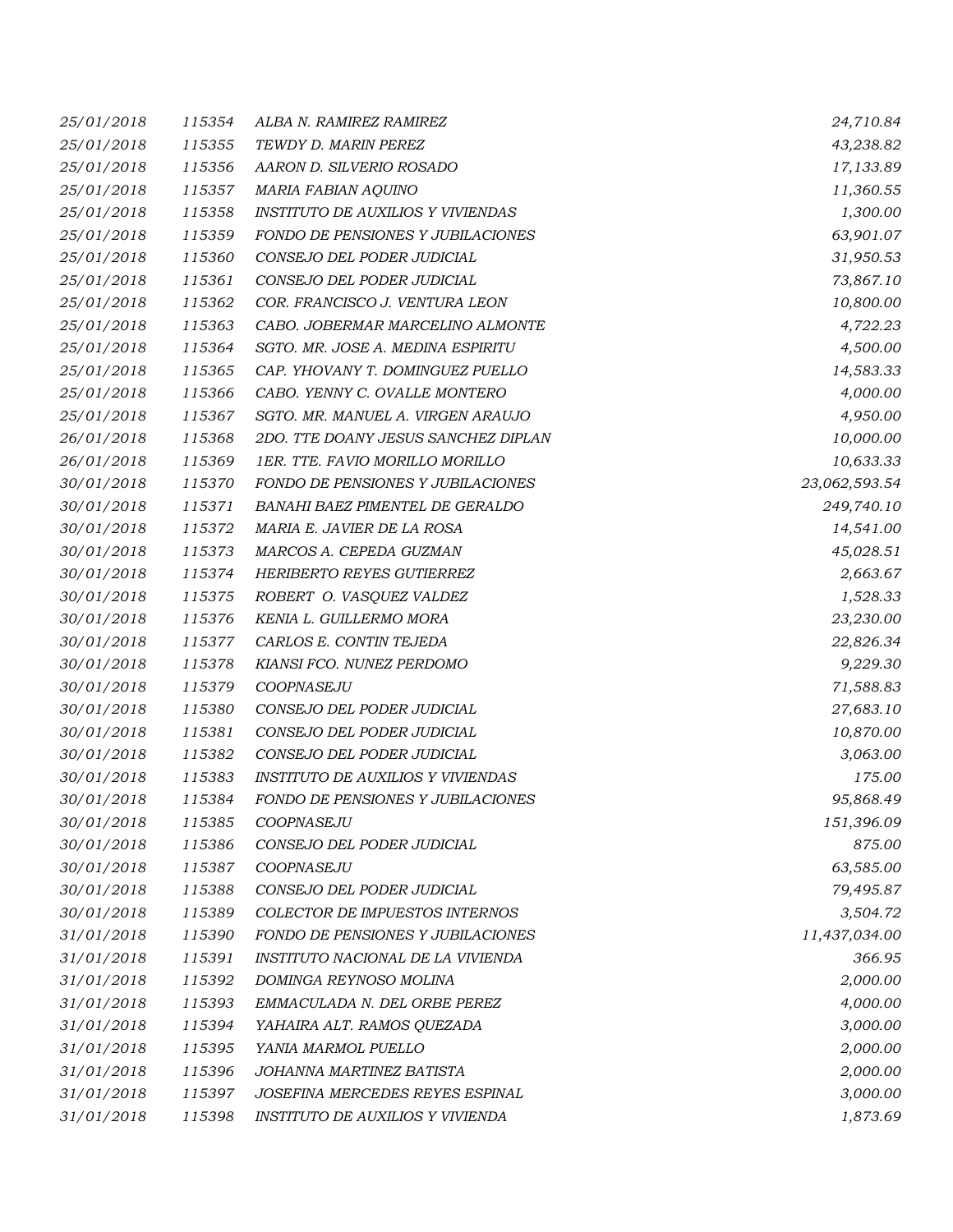| 31/01/2018 | 115399 | <b>FUNDACION DE CREDITO EDUCATIVO</b>    | 438,267.00 |
|------------|--------|------------------------------------------|------------|
| 31/01/2018 | 115400 | CONSEJO DEL PODER JUDICIAL               | 9,380.78   |
| 31/01/2018 | 115401 | CONSEJO DEL PODER JUDICIAL               | 333,610.00 |
| 31/01/2018 | 115402 | CONSEJO DEL PODER JUDICIAL               | 67,807.24  |
| 31/01/2018 | 115403 | CONSEJO DEL PODER JUDICIAL               | 5,000.00   |
| 31/01/2018 | 115404 | CONSEJO DEL PODER JUDICIAL               | 7,184.84   |
| 31/01/2018 | 115405 | CONSEJO DEL PODER JUDICIAL               | 3,000.00   |
| 31/01/2018 | 115406 | CARLOS ML. MENDEZ L.                     | 10,150.00  |
| 31/01/2018 | 115407 | CONSEJO DEL PODER JUDICIAL               | 2,000.00   |
| 31/01/2018 | 115408 | CONSEJO DEL PODER JUDICIAL               | 8,275.76   |
| 31/01/2018 | 115409 | AURA MARIA YBELICE MERCEDES              | 2,000.00   |
| 31/01/2018 | 115410 | LISSET MARIBEL HERNANDEZ PENA            | 6,000.00   |
| 31/01/2018 | 115411 | NURYS LANDA VALDEZ SANCHEZ               | 2,500.00   |
| 31/01/2018 | 115412 | CONSEJO DEL PODER JUDICIAL               | 1,735.42   |
| 31/01/2018 | 115413 | CONSEJO DEL PODER JUDICIAL               | 16,816.17  |
| 31/01/2018 | 115414 | CONSEJO DEL PODER JUDICIAL               | 1,840.00   |
| 31/01/2018 | 115415 | DULCE MARIA AQUINO GONZALEZ              | 3,600.00   |
| 31/01/2018 | 115416 | NAZARET ALMONTE SUAREZ                   | 7,500.00   |
| 31/01/2018 | 115417 | <b>INSTITUTO DE AUXILIOS Y VIVIENDAS</b> | 162,300.00 |
| 31/01/2018 | 115418 | FAVIANA L. MATOS MATOS                   | 2,000.00   |
| 31/01/2018 | 115419 | <b>WENDY VALERIO DE PARKER</b>           | 1,800.00   |
| 31/01/2018 | 115420 | LAURIDISY SANCHEZ ORTIZ                  | 10,000.00  |
| 31/01/2018 | 115421 | CONSEJO DEL PODER JUDICIAL               | 6,070.90   |
| 31/01/2018 | 115422 | NOHEMI E. FELIZ URBAEZ                   | 6,500.00   |
| 31/01/2018 | 115423 | ANGELITA ROSARIO MONTES DE OCA           | 4,000.00   |
| 31/01/2018 | 115424 | JULIA N. PIANTINI                        | 5,000.00   |
| 31/01/2018 | 115425 | CONSEJO DEL PODER JUDICIAL               | 4,000.00   |
| 31/01/2018 | 115426 | CONSEJO DEL PODER JUDICIAL               | 32,785.67  |
| 31/01/2018 | 115427 | CONSEJO DEL PODER JUDICIAL               | 3,162.20   |
| 31/01/2018 | 115428 | ESCUELA NACIONAL DE LA JUDICATURA        | 28,863.34  |
| 31/01/2018 | 115429 | JOYNER R. ORTIZ CASTELLANOS              | 9,103.74   |
| 31/01/2018 | 115430 | STANLEY DE LOS SANTOS HERRERA            | 9,931.35   |
| 31/01/2018 | 115431 | ALFREDO DE LOS SANTOS DE LA CRUZ         | 5,456.98   |
| 31/01/2018 | 115432 | CANDIDA OLIVO                            | 57,104.50  |
| 31/01/2018 | 115433 | MERY C. MATTA HILARIO                    | 57,104.50  |
| 31/01/2018 | 115434 | NELSON B. DE LA ROSA PAULINO             | 69,341.17  |
| 31/01/2018 | 115435 | BADIA A. WEHBE GUZMAN                    | 57,104.50  |
| 31/01/2018 | 115436 | FRANCIA Y. CLASE CLASE                   | 44,867.82  |
| 31/01/2018 | 115437 | JOSE S PEÑA MARTINEZ                     | 6,893.58   |
| 31/01/2018 | 115438 | MIGUELINA CRUZ PERALTA                   | 8,323.96   |
| 31/01/2018 | 115439 | RONALDY DIAZ RODRIGUEZ                   | 5,549.31   |
| 31/01/2018 | 115440 | THELMA V. REYES GARCIA                   | 4,078.89   |
| 31/01/2018 | 115441 | LIDIA A. PUIG FRANCISCO                  | 24,473.34  |
| 31/01/2018 | 115442 | JUAN ANT. REYES UREÑA                    | 44,867.82  |
| 31/01/2018 | 115443 | SENIA MONTERO ALVAREZ                    | 32,631.12  |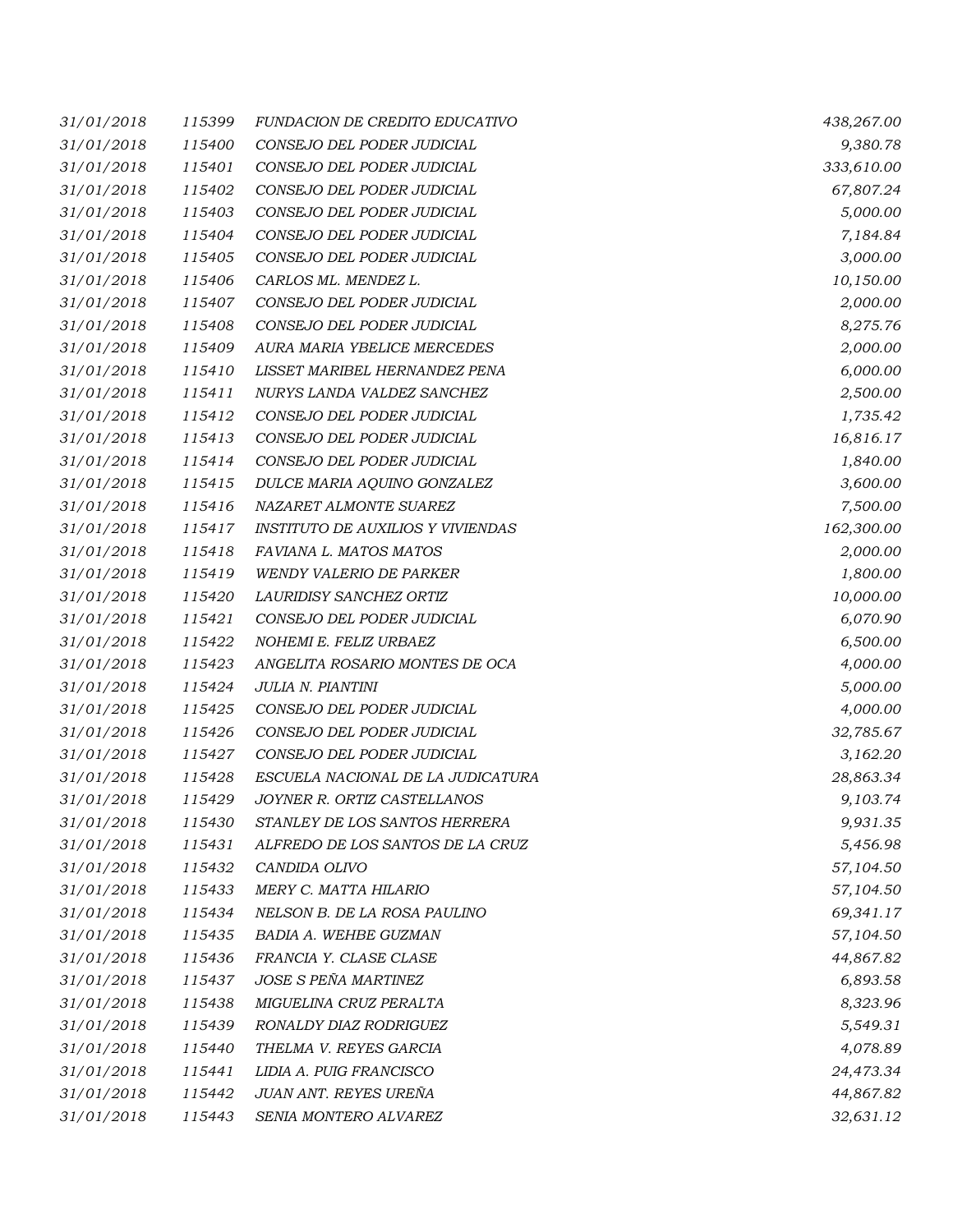| 31/01/2018 | 115444 | BRACILIA DEL C. CORTES RAPOSO     | 12,236.67  |
|------------|--------|-----------------------------------|------------|
| 31/01/2018 | 115445 | ELIZABETH MARTE LIRIO             | 51,840.00  |
| 31/01/2018 | 115446 | MIGUELINA D. CRESPO DIAZ          | 28,552.23  |
| 31/01/2018 | 115447 | BERTA G. DE LOS M. GOMEZ GIL      | 53,025.60  |
| 31/01/2018 | 115448 | XIOMARA CORNIEL TEJADA            | 5,640.20   |
| 31/01/2018 | 115449 | ANA R. DE LEON GUZMAN             | 97,200.00  |
| 31/01/2018 | 115450 | LORENZO A. VARGAS CRUZ            | 98,038.89  |
| 31/01/2018 | 115451 | CESAR E. CABRAL ORTIZ             | 107,613.40 |
| 31/01/2018 | 115452 | MODESTO R. CAMACHO SANTANA        | 85,656.71  |
| 31/01/2018 | 115453 | ROSA M. ALMONTE FRANCISCO         | 97,200.00  |
| 31/01/2018 | 115454 | OSCAR E. GENAO GONZALEZ           | 6,104.23   |
| 31/01/2018 | 115455 | JULIO C. FERNANDEZ RODRIGUEZ      | 6,104.23   |
| 31/01/2018 | 115456 | ADALGISA M. TEJADA DE AZA         | 51,840.00  |
| 31/01/2018 | 115457 | GRISELDA R. SALAZAR TAVERAS       | 8,157.78   |
| 31/01/2018 | 115458 | BRENDA M. VARGAS MARTE            | 20,394.45  |
| 31/01/2018 | 115459 | CARMEN M. ALONZO MARTE            | 168,480.00 |
| 31/01/2018 | 115460 | MAYRA J. DE LA CRUZ LORA          | 122,366.77 |
| 31/01/2018 | 115461 | AMARILIS GRULLON REYNOSO          | 16,315.56  |
| 31/01/2018 | 115462 | FRANCISCO ALB. ANTIGUA PORTUHONDO | 168,480.00 |
| 31/01/2018 | 115463 | LELIS Y. GUEVARA MEDINA           | 93,814.52  |
| 31/01/2018 | 115464 | RUTH M. GONZALEZ DE LOS SANTOS    | 24,473.36  |
| 31/01/2018 | 115465 | MANUEL GUEVARA FERRERAS           | 57,104.49  |
| 31/01/2018 | 115466 | EDIS Y. RODRIGUEZ MUÑOZ           | 85,656.74  |
| 31/01/2018 | 115467 | ALFREDO GONZALEZ SANCHEZ          | 4,078.89   |
| 31/01/2018 | 115468 | EUDOCIO FERRERAS MEDINA           | 77,383.35  |
| 31/01/2018 | 115469 | LUISA I. MATOS SAMBOY             | 57,104.49  |
| 31/01/2018 | 115470 | <b>WILSON J. SIERRA FERRERAS</b>  | 61,183.35  |
| 31/01/2018 | 115471 | MIGUEL VALDEZ PEREZ               | 57,104.49  |
| 31/01/2018 | 115472 | DENNIS M. PEREZ GUZMAN            | 57,104.46  |
| 31/01/2018 | 115473 | MIGUEL A. PEREZ MENDEZ            | 57,104.46  |
| 31/01/2018 | 115474 | DANIELA DEL P. GUERRERO LAGARES   | 57,104.49  |
| 31/01/2018 | 115475 | JOSELYN A. MATEO SALCIE           | 8,157.78   |
| 31/01/2018 | 115476 | JAVIERCA ANT. GOMEZ               | 139,320.00 |
| 31/01/2018 | 115477 | BRUNILDA FORTUNA RUBEN            | 48,946.68  |
| 31/01/2018 | 115478 | ANA A. HENRIQUEZ GUZMAN           | 100,055.18 |
| 31/01/2018 | 115479 | ALEYDA FRANCO TEJADA              | 274,676.67 |
| 31/01/2018 | 115480 | TOMAS TAVERAS PEREZ               | 16,315.57  |
| 31/01/2018 | 115481 | WANDA Y. VARGAS PERALTA           | 259,200.00 |
| 31/01/2018 | 115482 | JOSE N. ESTEVEZ RODRIGUEZ         | 14,089.85  |
| 31/01/2018 | 115483 | <b>JULIO C. TINEO</b>             | 12,236.67  |
| 31/01/2018 | 115484 | FRINE A. RIVERA SANTANA           | 36,710.01  |
| 31/01/2018 | 115485 | FRANCY R. DE LA ROSA ROMERO       | 20,394.45  |
| 31/01/2018 | 115486 | SANTO A. CASILLA BAUTISTA         | 6,104.23   |
| 31/01/2018 | 115487 | VICTOR M. MOREL CARREÑO           | 6,104.23   |
| 31/01/2018 | 115488 | JUAN E. BRITO BENITEZ             | 69,341.13  |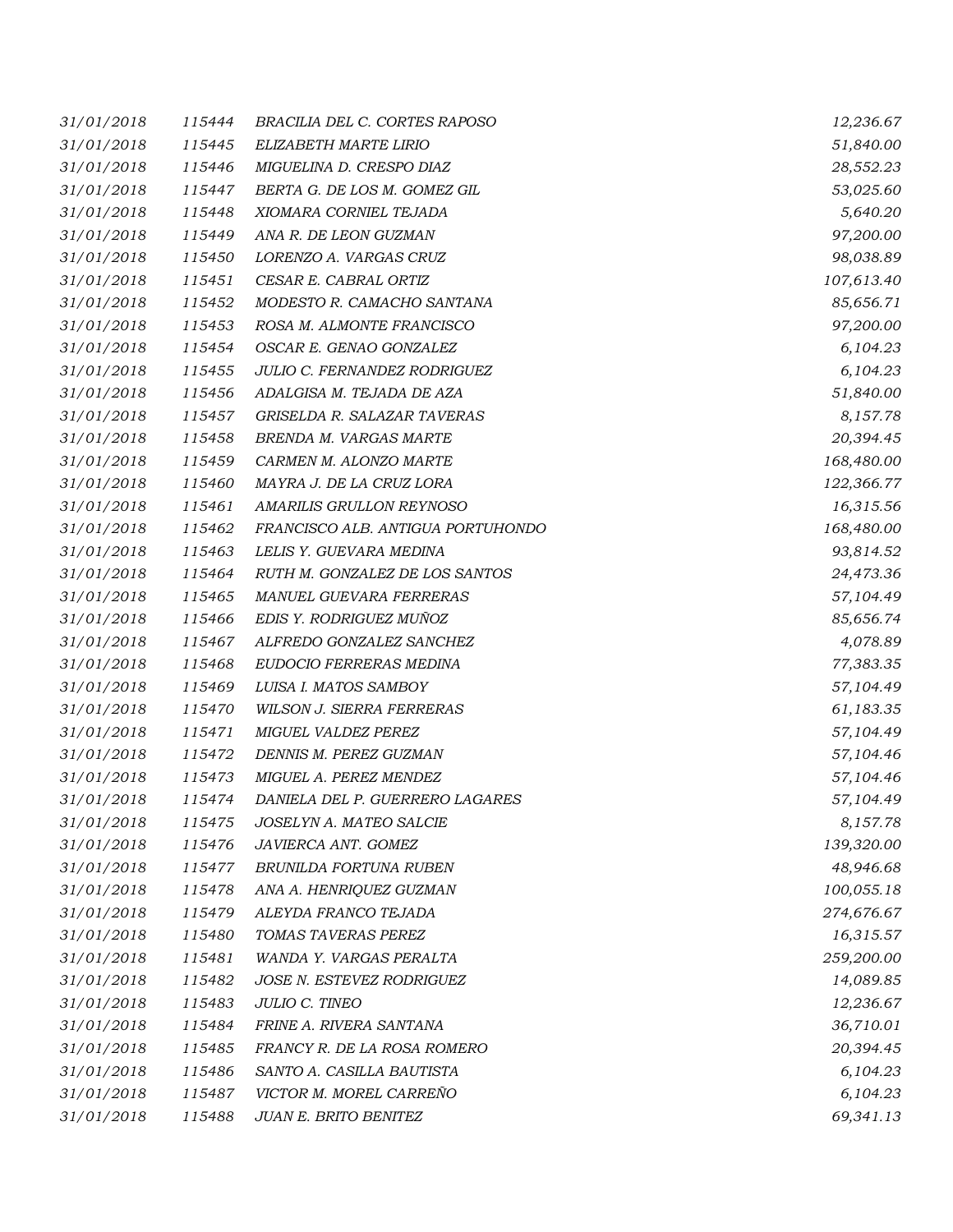| 31/01/2018 | 115489 | HIPOLITO CANDELARIO CASTILLO       | 12,236.67    |
|------------|--------|------------------------------------|--------------|
| 31/01/2018 | 115490 | BENITO DE LA ROSA PEREZ            | 4,078.89     |
| 31/01/2018 | 115491 | RAFAEL B. SOTO SEPULVEDA           | 36,710.01    |
| 31/01/2018 | 115492 | JOSE M. DE LA ROSA                 | 4,078.89     |
| 31/01/2018 | 115493 | SONIA DE LOS A. RUIZ MATOS         | 4,078.89     |
| 31/01/2018 | 115494 | ZOILA A. RAMIREZ CASTILLO          | 36,710.01    |
| 31/01/2018 | 115495 | MANUELICA MEDINA BELTRE            | 24,473.34    |
| 31/01/2018 | 115496 | YEANNY M. CASTILLO VIDAL           | 5,625.85     |
| 31/01/2018 | 115497 | DOMINGO ANT. GUERRERO CALDERON     | 8,157.78     |
| 31/01/2018 | 115498 | DIGNA E. POLANCO NOVAS             | 32,587.83    |
| 31/01/2018 | 115499 | ANDRES DIAZ DEL ROSARIO            | 2,692.07     |
| 31/01/2018 | 115500 | LOREIDY A. MEDINA LOPEZ            | 42,519.18    |
| 31/01/2018 | 115501 | LEDY M. NOLASCO MENDEZ             | 9,663.45     |
| 31/01/2018 | 115502 | OFELIA ALCANTARA GARCIA            | 4,078.89     |
| 31/01/2018 | 115503 | VALENTINA A. MATOS DE LOS SANTOS   | 16,315.56    |
| 31/01/2018 | 115504 | ROSSEMARY HENRIQUEZ LEYBA          | 9,103.74     |
| 31/01/2018 | 115505 | ROSA E. ALMONTE R. DE VENTURA      | 20,394.45    |
| 31/01/2018 | 115506 | HECTOR F. MARTINEZ                 | 12,236.67    |
| 31/01/2018 | 115507 | MARIA E. ESTEVEZ MEJIA             | 4,078.89     |
| 31/01/2018 | 115508 | COLECTOR DE IMPUESTOS INTERNOS     | 2,778.41     |
| 31/01/2018 | 115509 | CONSEJO DEL PODER JUDICIAL         | 731.81       |
| 31/01/2018 | 115510 | COLECTOR DE IMPUESTOS INTERNOS     | 2,908,203.80 |
| 31/01/2018 | 115511 | <b>JULIO JEREZ JIMENEZ</b>         | 24,739.00    |
| 31/01/2018 | 115512 | MARIA DEL C. DE JS. SOSA CONTRERAS | 45,455.64    |
| 31/01/2018 | 115513 | SUMAYA BATISTA LOPEZ               | 5,046.74     |
| 31/01/2018 | 115514 | <b>JESUS G. YNFANTE RODRIGUEZ</b>  | 4,355.40     |
| 31/01/2018 | 115515 | ISELSA ALT. SANCHEZ                | 9,402.14     |
| 31/01/2018 | 115516 | FELIX MA. MATOS ACEVEDO            | 124,201.26   |
| 31/01/2018 | 115517 | LUISA M. MELLA                     | 9,402.14     |
| 31/01/2018 | 115518 | MARIA ALT. TAVERAS HENRIQUEZ       | 20,350.78    |
| 31/01/2018 | 115519 | SANDRA M. MOLINA MEDINA            | 7,398.33     |
| 31/01/2018 | 115520 | CONSEJO DEL PODER JUDICIAL         | 34,116.67    |
| 31/01/2018 | 115521 | MERCEDES PAEZ CASTRO               | 14,898.24    |
| 31/01/2018 | 115522 | MARIA DEL C. DE JS. SOSA CONTRERAS | 805,075.70   |
| 31/01/2018 | 115523 | SUMAYA BATISTA LOPEZ               | 62,220.00    |
| 31/01/2018 | 115524 | <b>JESUS G. YNFANTE RODRIGUEZ</b>  | 62,220.00    |
| 31/01/2018 | 115525 | ISELSA ALT. SANCHEZ                | 62,220.00    |
| 31/01/2018 | 115526 | FELIX MA. MATOS ACEVEDO            | 828,835.70   |
| 31/01/2018 | 115527 | LUISA M. MELLA                     | 62,220.00    |
| 31/01/2018 | 115528 | MARIA ALT. TAVERAS HENRIQUEZ       | 233,813.25   |
| 31/01/2018 | 115529 | SANDRA M. MOLINA MEDINA            | 115,800.00   |
| 31/01/2018 | 115530 | COLECTOR DE IMPUESTOS INTERNOS     | 23,082.86    |
| 31/01/2018 | 115531 | CONSEJO DEL PODER JUDICIAL         | 6,000.00     |
| 31/01/2018 | 115532 | CONSEJO DEL PODER JUDICIAL         | 3,200.00     |
| 31/01/2018 | 115533 | ROBERT E. LOPEZ DIAZ               | 2,511.67     |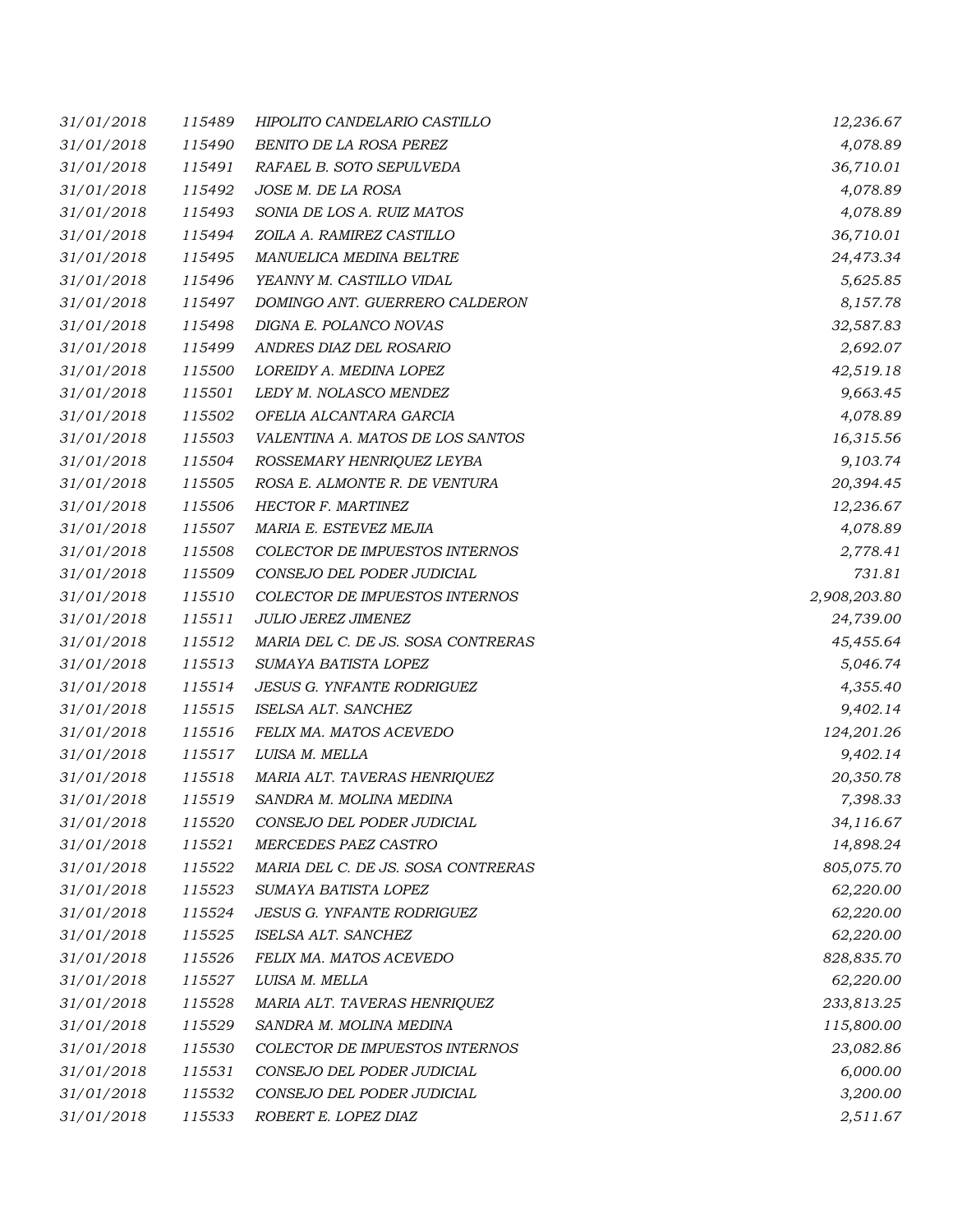|            |        | TOTAL RD\$                     | 85,304,519.63 |
|------------|--------|--------------------------------|---------------|
| 31/01/2018 | 115544 | COLECTOR DE IMPUESTOS INTERNOS | 26,727,396.05 |
| 31/01/2018 | 115543 | COLECTOR DE IMPUESTOS INTERNOS | 568,416.88    |
| 31/01/2018 | 115542 | CONSEJO DEL PODER JUDICIAL     | 3,500.00      |
| 31/01/2018 | 115541 | CONSEJO DEL PODER JUDICIAL     | 40,416.35     |
| 31/01/2018 | 115540 | COOPNASEJU                     | 449.37        |
| 31/01/2018 | 115539 | MAXIMO P. LOPEZ ACOSTA         | 4,844.84      |
| 31/01/2018 | 115538 | DARWIN I. SILVERIO SILVERIO    | 1,588.67      |
| 31/01/2018 | 115537 | JACOUELINE ALTAGRACIA AOUINO   | 416.21        |
| 31/01/2018 | 115536 | ROXANNA M. SANTOS ALMONTE      | 1,135.33      |
| 31/01/2018 | 115535 | ALICHA MA. BRITO DOMINGUEZ     | 1,135.33      |
| 31/01/2018 | 115534 | LAURA GUERRERO MENA            | 1,135.33      |

### *ANEXO 05*

### *RELACION DE TRANSFERENCIAS DEBITOS MES DE ENERO 2018*

| <i>FECHA</i> | NUM. | <b>DESCRIPCION</b>                                      | <b>VALOR RD\$</b> |
|--------------|------|---------------------------------------------------------|-------------------|
| 05/01/2018   | 847  | TRANSF. DE FONDO PAGO PROP SERV MILITAR/REG PASCUAL     | 13,866.67         |
| 11/01/2018   | 848  | TRANSF. DE FONDO PAGO BONO VACACIONAL 2018.             | 37,577.54         |
| 18/01/2018   | 849  | TRANSF. DE FONDO PAGO BONO VACACIONAL ANO 2018.         | 198,917.14        |
| 22/01/2018   | 850  | TRANSF. DE FONDO PAGO SERV. MILITAR ENERO 2018          | 24,000.00         |
| 22/01/2018   | 851  | TRANSF. DE FONDO PAGO SUELDOS ENERO 2018                | 281,443.19        |
| 22/01/2018   | 852  | TRANSF. DE FONDO PAGO SUELDOS ENERO 2018                | 2,829,587.03      |
| 22/01/2018   | 853  | TRANSF. DE FONDO PAGO SUELDOS ENERO 2018                | 327,840.74        |
| 22/01/2018   | 854  | TRANSF. DE FONDO PAGO SUELDOS ENERO 2018                | 197,425,154.21    |
| 22/01/2018   | 855  | TRANSF. DE FONDO PAGO SERV. MILITAR ENERO 2018          | 7,488,307.61      |
| 26/01/2018   | 856  | TRANSF. DE FONDO PAGO SERV. MILITAR OCTUBRE 2017        | 6,000.00          |
| 26/01/2018   | 857  | TRANSF. DE FONDO PAGO SUELDOS ENERO 2018                | 33,080.18         |
| 26/01/2018   | 858  | TRANSF. DE FONDO PAGO BONO VACACIONAL ANO 2018.         | 89,230.08         |
| 30/01/2018   | 859  | TRANSF. DE FONDO REEMB. NOM. EX-JCES. PENS. ENERO 2018. | 2,209,060.17      |
| 30/01/2018   | 860  | TRANSF. DE FONDO PAGO BONO VACACIONAL FEBRERO 2018      | 24,946,469.28     |
| 31/01/2018   | 861  | TRANSF. DE FONDO A COOPNASEJU RET. NOM. ENERO 2018      | 58,314,483.60     |
| 31/01/2018   | 862  | TRANSF. DE FONDO PAGO RET. SEG MEDICO NOM. ENERO 2018   | 8,819,706.48      |
| 31/01/2018   | 863  | TRANSF. DE FONDO PAGO BONO VACACIONAL ANO 2018.         | 114,917.14        |
|              |      | <b>TOTAL RDS</b>                                        | 303,159,641.06    |

*ANEXO 06*

# *RELACION NOTAS DE DEBITOS MES DE ENERO 2018*